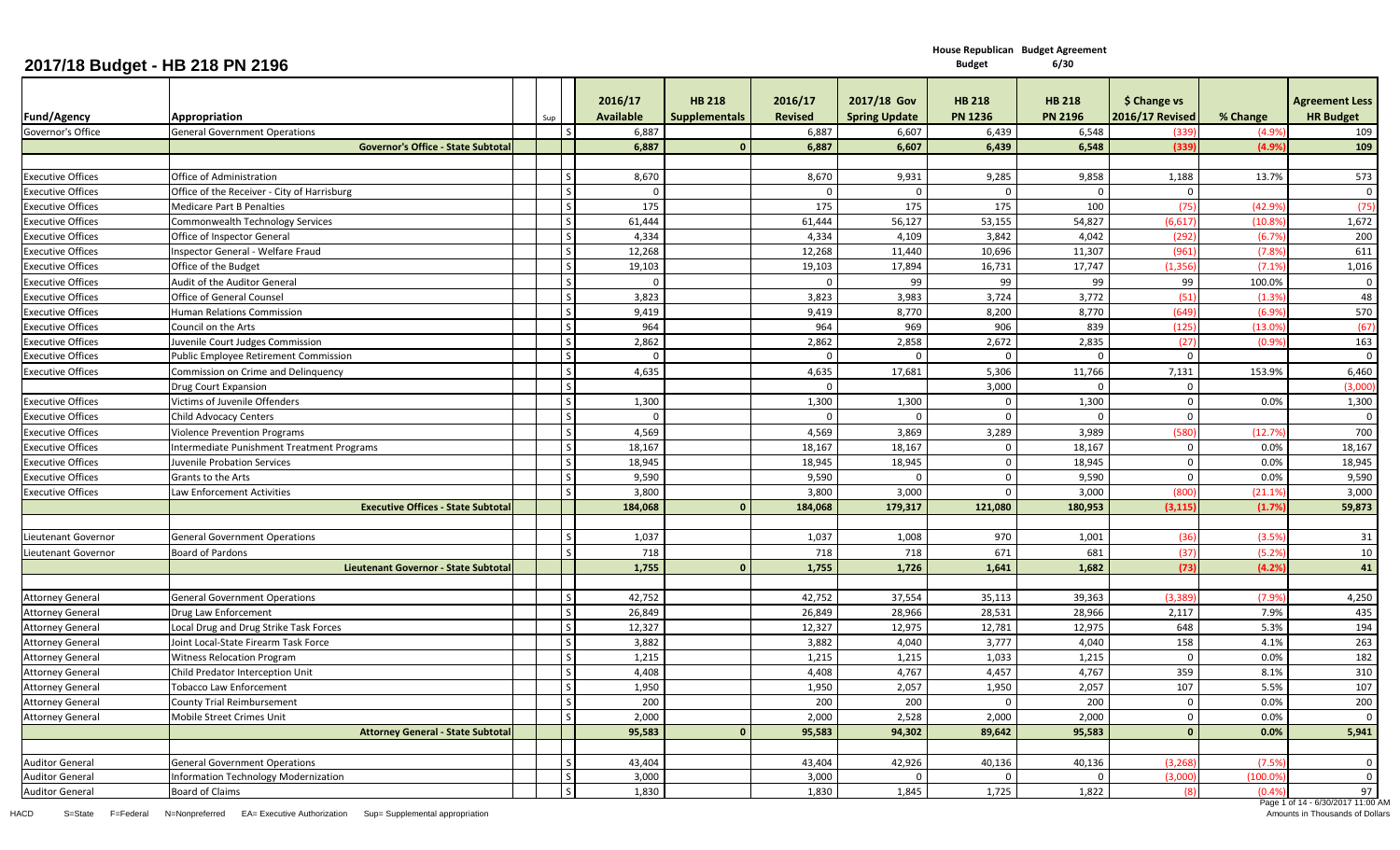|                        | ___________                                            |    |          |              |                             |                                       |                           |                                     |                                 |                                 |                                        |          |                                           |
|------------------------|--------------------------------------------------------|----|----------|--------------|-----------------------------|---------------------------------------|---------------------------|-------------------------------------|---------------------------------|---------------------------------|----------------------------------------|----------|-------------------------------------------|
| <b>Fund/Agency</b>     | Appropriation                                          |    | Sup      |              | 2016/17<br><b>Available</b> | <b>HB 218</b><br><b>Supplementals</b> | 2016/17<br><b>Revised</b> | 2017/18 Gov<br><b>Spring Update</b> | <b>HB 218</b><br><b>PN 1236</b> | <b>HB 218</b><br><b>PN 2196</b> | \$ Change vs<br><b>2016/17 Revised</b> | % Change | <b>Agreement Less</b><br><b>HR Budget</b> |
| <b>Auditor General</b> | Security and Other Expenses - Outgoing Governor        |    |          |              |                             |                                       | $\Omega$                  | $\Omega$                            | $\Omega$                        | $\Omega$                        |                                        |          | $\overline{\mathbf{0}}$                   |
|                        | <b>Auditor General - State Subtotal</b>                |    |          |              | 48,234                      | $\mathbf{0}$                          | 48,234                    | 44,771                              | 41,861                          | 41,958                          | (6, 276)                               | (13.0%   | 97                                        |
|                        |                                                        |    |          |              |                             |                                       |                           |                                     |                                 |                                 |                                        |          |                                           |
| Treasury               | <b>General Government Operations</b>                   |    |          | l S          | 36,757                      |                                       | 36,757                    | 37,766                              | 35,311                          | 36,990                          | 233                                    | 0.6%     | 1,679                                     |
| Treasury               | Board of Finance and Revenue                           |    |          |              | 2,967                       |                                       | 2,967                     | 2,978                               | 2,784                           | 2,956                           | (11)                                   | (0.4%    | 172                                       |
| Treasury               | Divestiture Reimbursement                              |    |          |              | 2,551                       |                                       | 2,551                     | 23                                  | 23                              | 23                              | (2,528)                                | (99.1%   | $\overline{0}$                            |
| Treasury               | Intergovernmental Organizations                        |    |          |              | 1,040                       |                                       | 1,040                     | 1,060                               | 901                             | 901                             | (139)                                  | (13.4%   | $\overline{0}$                            |
| Treasury               | <b>Publishing Monthly Statements</b>                   |    |          |              | 15                          |                                       | 15                        | 15                                  | 15                              | 15                              | $\Omega$                               | 0.0%     | $\Omega$                                  |
| Treasury               | Information Tech Modernization                         |    |          |              | 3,000                       |                                       | 3,000                     | 2,000                               | 1,870                           | 1,870                           | (1, 130)                               | (37.79   | $\overline{0}$                            |
| Treasury               | Transfer to ABLE Fund                                  |    |          |              | 1,500                       |                                       | 1,500                     | 1,130                               | 1,130                           | 1,130                           | (370)                                  | (24.7%   | $\Omega$                                  |
| Treasury               | Cash Management Loan Interest                          |    | EA Sup S |              | 8,838                       |                                       | 8,838                     | 10,000                              | 10,000                          | 10,000                          | 1,162                                  | 13.1%    | $\Omega$                                  |
| Treasury               | <b>Replacement Checks</b>                              | EA |          |              | $\bigcap$                   |                                       | $\Omega$                  | $\Omega$                            | $\Omega$                        |                                 | $\overline{0}$                         |          | $\overline{0}$                            |
| Treasury               | Law Enforcement & Emg Response Personnel Death Benefit |    |          |              | 2,500                       |                                       | 2,500                     | 2,980                               | 2,980                           | 2,980                           | 480                                    | 19.2%    | $\Omega$                                  |
| Treasury               | Loan and Transfer Agents                               |    |          |              | 50                          |                                       | 50                        | 50                                  | 50                              | 50                              | $\overline{0}$                         | 0.0%     | $\overline{0}$                            |
| Treasury               | <b>Tax Note Expenses</b>                               | EA |          |              | $\Omega$                    |                                       | $\Omega$                  | $\Omega$                            | $\Omega$                        |                                 | $\Omega$                               |          | $\Omega$                                  |
| Treasury               | Interest on Tax Anticipation Notes                     | EA |          |              | $\Omega$                    |                                       | $\Omega$                  | $\Omega$                            | $\Omega$                        |                                 | $\overline{\mathbf{0}}$                |          | $\overline{0}$                            |
| Treasury               | <b>General Obligation Debt Service</b>                 |    |          |              | 1,111,385                   |                                       | 1,111,385                 | 960.000                             | 960.000                         | 1,120,000                       | 8,615                                  | 0.8%     | 160,000                                   |
|                        | <b>Treasury - State Subtotal</b>                       |    |          |              | 1,170,603                   | $\Omega$                              | 1,170,603                 | 1,018,002                           | 1,015,064                       | 1,176,915                       | 6,312                                  | 0.5%     | 161,851                                   |
|                        | <b>Aging - State Subtotal</b>                          |    |          |              | $\mathbf{0}$                | $\mathbf{0}$                          | $\mathbf{0}$              | $\Omega$                            | $\Omega$                        | $\mathbf{0}$                    | $\Omega$                               |          | $\mathbf{0}$                              |
|                        |                                                        |    |          |              |                             |                                       |                           |                                     |                                 |                                 |                                        |          |                                           |
| Agriculture            | <b>General Government Operations</b>                   |    |          |              | 29,379                      |                                       | 29,379                    | 31,612                              | 29,557                          | 31,110                          | 1,731                                  | 5.9%     | 1,553                                     |
| Agriculture            | Avian Flu                                              |    |          |              | 2,000                       |                                       | 2,000                     | $\Omega$                            | $\Omega$                        |                                 | (2,000)                                | (100.09) | $\Omega$                                  |
| Agriculture            | <b>Agricultural Excellence</b>                         |    |          |              | 1,210                       |                                       | 1,210                     | $\Omega$                            | 1,029                           | 1,331                           | 121                                    | 10.0%    | 302                                       |
| Agriculture            | Farmers' Market Food Coupons                           |    |          |              | 2,079                       |                                       | 2,079                     | 2,079                               | 2,079                           | 2,079                           | $\Omega$                               | 0.0%     | $\overline{0}$                            |
| Agriculture            | <b>Agricultural Research</b>                           |    |          |              | 1,687                       |                                       | 1,687                     | $\overline{0}$                      | $\mathbf 0$                     | 1,687                           | $\overline{0}$                         | 0.0%     | 1,687                                     |
| Agriculture            | Agricultural Promotion, Education, and Exports         |    |          |              | 275                         |                                       | 275                       | $\Omega$                            | $\Omega$                        | 303                             | 28                                     | 10.2%    | 303                                       |
| Agriculture            | Hardwoods Research and Promotion                       |    |          |              | 385                         |                                       | 385                       | $\overline{0}$                      | 328                             | 424                             | 39                                     | 10.1%    | 96                                        |
| Agriculture            | Livestock Show                                         |    |          | $\mathsf{S}$ | 195                         |                                       | 195                       | $\mathbf 0$                         | $\overline{0}$                  | 215                             | 20                                     | 10.3%    | 215                                       |
| Agriculture            | Open Dairy Show                                        |    |          |              | 195                         |                                       | 195                       | $\overline{0}$                      | $\overline{0}$                  | 215                             | 20                                     | 10.3%    | 215                                       |
| Agriculture            | Youth Shows                                            |    |          |              | 154                         |                                       | 154                       | 154                                 | 131                             | 169                             | 15                                     | 9.7%     | 38                                        |
| Agriculture            | <b>State Food Purchase</b>                             |    |          |              | 19,188                      |                                       | 19,188                    | 19,188                              | 19,188                          | 19,188                          | $\overline{\mathbf{0}}$                | 0.0%     | $\overline{0}$                            |
| Agriculture            | Food Marketing and Research                            |    |          |              | 494                         |                                       | 494                       | - 0                                 | - 0                             | 494                             | $\overline{\mathbf{0}}$                | 0.0%     | 494                                       |
| Agriculture            | Transfer to Nutrient Management Fund                   |    |          |              | 2,714                       |                                       | 2,714                     | 2,714                               | 2,307                           | 2,714                           | $\overline{0}$                         | 0.0%     | 407                                       |
| Agriculture            | Transfer to the Conservation District Fund             |    |          |              | 869                         |                                       | 869                       | 869                                 | 739                             | 869                             | $\mathbf{0}$                           | 0.0%     | 130                                       |
| Agriculture            | Transfer to Agricultural College Land Scrip Fund       |    |          |              | 51,813                      |                                       | 51,813                    | 51,813                              | 51,813                          | 52,313                          | 500                                    | 1.0%     | 500                                       |
| Agriculture            | PA Preferred Program - Trademark Licensing             |    |          |              | 605                         |                                       | 605                       | 605                                 | 514                             | 605                             | $\Omega$                               | 0.0%     | 91                                        |
| Agriculture            | Animal Health and Diagnostic Commission                |    |          |              | $\Omega$                    |                                       | $\Omega$                  | $\Omega$                            | $\overline{0}$                  |                                 | $\Omega$                               |          | $\overline{0}$                            |
| Agriculture            | Pennsylvania Veterinary Lab                            |    |          |              | $\mathbf 0$                 |                                       | $\Omega$                  | $\Omega$                            | $\overline{0}$                  | -C                              | $\mathbf 0$                            |          | $\overline{0}$                            |
| Agriculture            | Payments to Pennsylvania Fairs                         |    |          |              | $\Omega$                    |                                       | $\Omega$                  | $\Omega$                            | $\overline{0}$                  |                                 | $\mathbf{0}$                           |          | $\Omega$                                  |
| Agriculture            | University of Penn. - Veterinary Activities            | N  |          | l s l        | 30,135                      |                                       | 30.135                    | $\overline{0}$                      | $\mathbf 0$                     | 30,135                          | $\mathbf 0$                            | 0.0%     | 30,135                                    |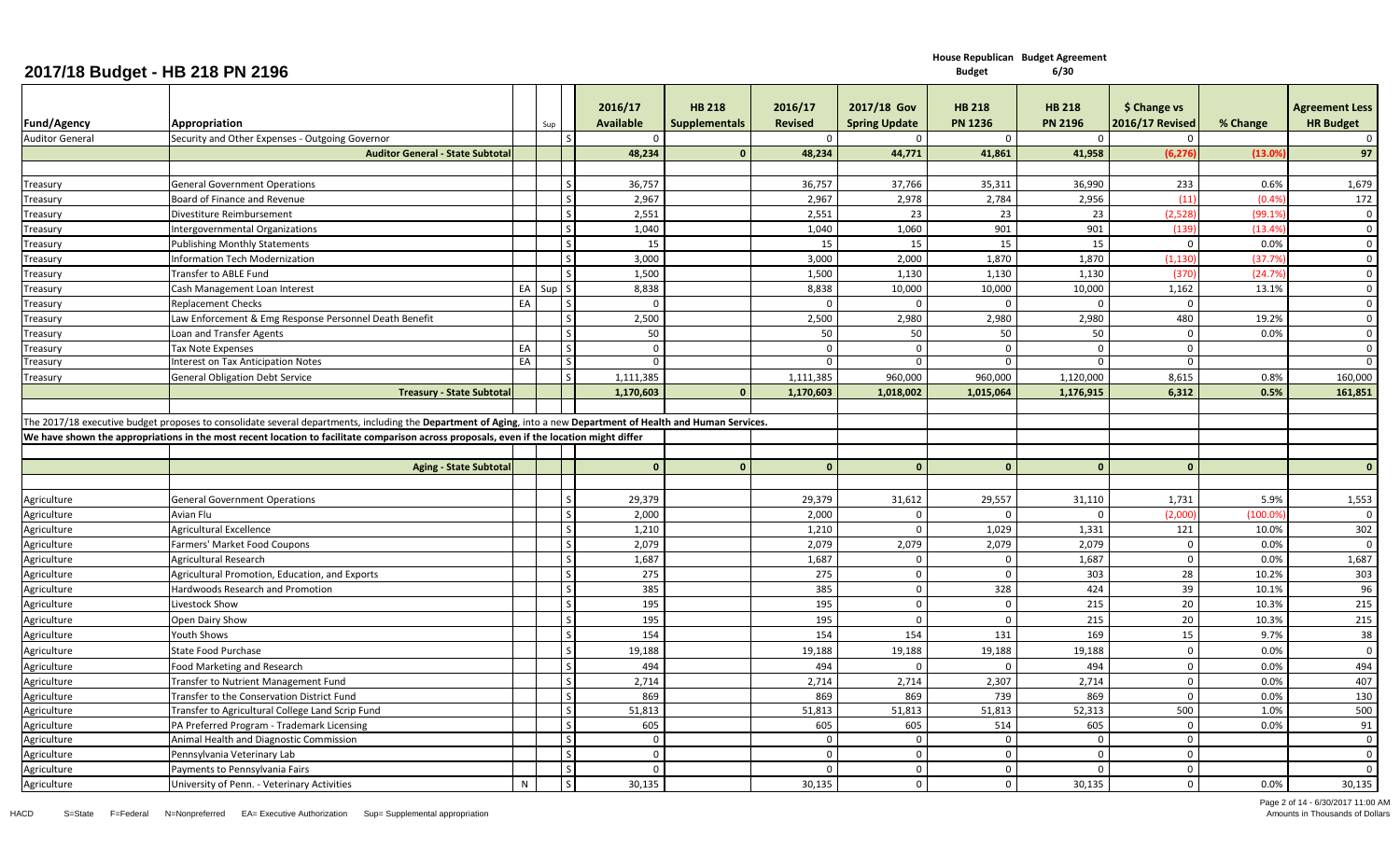|                                                             |                                                                                                                                                                  |   |     |               | 2016/17   | <b>HB 218</b>        | 2016/17        | 2017/18 Gov          | <b>HB 218</b>  | <b>HB 218</b>  | \$ Change vs           |          | <b>Agreement Less</b> |
|-------------------------------------------------------------|------------------------------------------------------------------------------------------------------------------------------------------------------------------|---|-----|---------------|-----------|----------------------|----------------|----------------------|----------------|----------------|------------------------|----------|-----------------------|
| <b>Fund/Agency</b>                                          | Appropriation                                                                                                                                                    |   |     |               | Available | <b>Supplementals</b> | <b>Revised</b> | <b>Spring Update</b> | <b>PN 1236</b> | <b>PN 2196</b> | <b>2016/17 Revised</b> | % Change | <b>HR Budget</b>      |
| Agriculture                                                 |                                                                                                                                                                  | N | Sup | $\mathcal{S}$ | 281       |                      | 281            | 281                  | 281            | 281            | $\Omega$               | 0.0%     | - 0                   |
|                                                             | University of Penn. - Center for Infect. Disease<br><b>Agriculture - State Subtota</b>                                                                           |   |     |               | 143,658   | $\mathbf{0}$         | 143,658        | 109,315              | 107,966        | 144,132        | 474                    | 0.3%     | 36,166                |
|                                                             |                                                                                                                                                                  |   |     |               |           |                      |                |                      |                |                |                        |          |                       |
|                                                             | Community and Economic Develo General Government Operations                                                                                                      |   |     |               | 17,888    |                      | 17,888         | 17,807               | 15,650         | 16,300         | (1.588)                | (8.99)   | 650                   |
|                                                             | Community and Economic Develd Center for Local Government Services                                                                                               |   |     | $\mathcal{S}$ | 4.140     |                      | 4,140          | 4,255                | 3,978          | 4,132          | - (8)                  | (0.29)   | 154                   |
| Community and Economic Develo Office of Open Records        |                                                                                                                                                                  |   |     | S             | 2,526     |                      | 2,526          | 2,727                | 2,550          | 2,915          | 389                    | 15.4%    | 365                   |
|                                                             | Community and Economic DeveloOffice of Int'l Business Development (World Trade PA)                                                                               |   |     | $\mathsf{S}$  | 6,022     |                      | 6,022          | 6,022                | 5,119          | 5,800          | (222)                  | (3.7%    | 681                   |
| Community and Economic Develd Marketing to Attract Tourists |                                                                                                                                                                  |   |     | $\mathcal{S}$ | 11,414    |                      | 11,414         | 10,167               | 2,542          | 12,892         | 1,478                  | 12.9%    | 10,350                |
| Community and Economic Develd Marketing to Attract Business |                                                                                                                                                                  |   |     | <sub>S</sub>  | 2,005     |                      | 2,005          | 2,029                | 1,725          | 1,990          | (15)                   | (0.7%    | 265                   |
|                                                             | Community and Economic Develd Transfer to Municipalities Financial Recovery Revolving Fund                                                                       |   |     | <sub>S</sub>  | 3,000     |                      | 3,000          | 3,000                | 2,550          | 2,550          | (450)                  | (15.09)  | $\overline{0}$        |
|                                                             | Community and Economic Develd Transfer to Ben Franklin Tech. Development Authority Fund                                                                          |   |     | S             | 14,500    |                      | 14,500         | 14,500               | 7,325          | 14,500         | $\overline{0}$         | 0.0%     | 7,175                 |
|                                                             | Community and Economic Develd Transfer to Commonwealth Financing Authority                                                                                       |   |     | S             |           |                      | $\Omega$       | $\Omega$             | $\mathbf 0$    | $\Omega$       | $\Omega$               |          | $\overline{0}$        |
|                                                             | Community and Economic Develd Intergovernmental Cooperation Authority-2nd Class Cities                                                                           |   |     | S             | 250       |                      | 250            | 250                  | $\mathbf 0$    | $\Omega$       | 250                    | (100.09  | $\Omega$              |
| Community and Economic Develo Pennsylvania First            |                                                                                                                                                                  |   |     | <sub>S</sub>  | 20,000    |                      | 20,000         | 20,000               | $\mathbf 0$    | 15,000         | (5,000)                | (25.09)  | 15,000                |
| Community and Economic Develd Municipal Assistance Program  |                                                                                                                                                                  |   |     | $\mathsf{S}$  | 642       |                      | 642            | 642                  | 546            | 546            | (96)                   | (15.0%   | $\Omega$              |
| Community and Economic Devel Keystone Communities           |                                                                                                                                                                  |   |     | $\mathcal{S}$ | 12,200    |                      | 12,200         | 6,357                | 6,357          | 13,507         | 1,307                  | 10.7%    | 7,150                 |
|                                                             | Community and Economic Develo Partners.for Reg. Economic Performance                                                                                             |   |     | $\mathsf{S}$  | 11,880    |                      | 11,880         | 9,880                | 5,940          | 9,880          | (2,000)                | (16.89)  | 3,940                 |
|                                                             | <b>Manufacturing PA</b>                                                                                                                                          |   |     | $\mathcal{S}$ |           |                      | $\Omega$       | 12,000               | $\Omega$       | 12,000         | 12,000                 |          | 12,000                |
|                                                             | Community and Economic Develd Early Intervention for Distressed Municipalities                                                                                   |   |     | S             | 2,785     |                      | 2,785          | 2,785                | 2,367          | 2,367          | (418)                  | (15.09)  | $\overline{0}$        |
|                                                             | Industry Partnerships (From Labor and Industry)                                                                                                                  |   |     | <sub>S</sub>  |           |                      | $\Omega$       | 1,813                | 1,000          | $\Omega$       | $\mathbf{0}$           |          | (1,000)               |
| Community and Economic Develd Tourism - Accredited Zoos     |                                                                                                                                                                  |   |     | <sub>S</sub>  | 750       |                      | 750            | $\Omega$             | $\mathbf 0$    | 750            | $\overline{0}$         | 0.0%     | 750                   |
|                                                             | Community and Economic Develd Infrastructure Technical Assistance                                                                                                |   |     | $\mathcal{S}$ | 1,750     |                      | 1,750          | $\Omega$             | $\mathbf{0}$   | 1,750          | $\overline{0}$         | 0.0%     | 1,750                 |
| Community and Economic Develd Supercomputer Center Projects |                                                                                                                                                                  |   |     | $\mathsf{S}$  | 500       |                      | 500            | $\mathbf 0$          | $\mathbf 0$    | 500            | $\overline{0}$         | 0.0%     | 500                   |
| Community and Economic Devele Powdered Metals               |                                                                                                                                                                  |   |     | $\mathsf{S}$  | 100       |                      | 100            | $\overline{0}$       | $\mathbf{0}$   | 100            | $\overline{0}$         | 0.0%     | 100                   |
| Community and Economic Devele Rural Leadership Training     |                                                                                                                                                                  |   |     | $\mathcal{S}$ | 100       |                      | 100            | $\mathbf 0$          | $\mathbf 0$    | 100            | $\mathbf{0}$           | 0.0%     | 100                   |
|                                                             | Community and Economic Develd Infrastructure & Facilities Improvement Grants                                                                                     |   |     | <sub>S</sub>  | 19,000    |                      | 19,000         | 19,000               | 17,500         | 18,000         | (1,000)                | (5.3)    | 500                   |
| Community and Economic Develo Base Realignment and Closure  |                                                                                                                                                                  |   |     | <sub>S</sub>  | 798       |                      | 798            | 819                  | 488            | 550            | (248                   | (31.19)  | 62                    |
|                                                             | Community and Economic Develo Regional Events Security and Support                                                                                               |   |     | $\mathcal{S}$ | 10,000    |                      | 10,000         | $\mathbf{0}$         | $\mathbf 0$    | $\mathbf{0}$   | (10,000)               | (100.09) | $\overline{0}$        |
| Community and Economic Develo Public Television Technology  |                                                                                                                                                                  |   |     | $\mathcal{S}$ | 250       |                      | 250            | $\mathbf{0}$         | $\mathbf 0$    | 250            | $\Omega$               | 0.0%     | 250                   |
|                                                             | Community and Economic Develd Local Municipal Emergency Relief                                                                                                   |   |     | $\mathcal{S}$ | 3,000     |                      | 3,000          | $\mathbf{0}$         | $\mathbf 0$    | 9,000          | 6,000                  | 200.0%   | 9,000                 |
|                                                             | <b>Community and Economic Development - State Subtota</b>                                                                                                        |   |     |               | 145,500   |                      | 145,500        | 134,053              | 75,637         | 145,379        | (121)                  | (0.1%    | 69,742                |
|                                                             |                                                                                                                                                                  |   |     |               |           |                      |                |                      |                |                |                        |          |                       |
|                                                             |                                                                                                                                                                  |   |     |               |           |                      |                |                      |                |                |                        |          |                       |
|                                                             | <b>Conservation and Natural Resour General Government Operations</b>                                                                                             |   |     | $\mathsf{S}$  | 19,375    |                      | 19,375         | 20,538               | 19,203         | 20.489         | 1,114                  | 5.7%     | 1,286                 |
| Conservation and Natural Resour State Parks Operations      |                                                                                                                                                                  |   |     | S             | 54,450    |                      | 54,450         | 14,934               | 13,963         | 51,171         | (3,27)                 | (6.0%    | 37,208                |
|                                                             | Conservation and Natural Resour State Forests Operations - Including Forest Pest Management                                                                      |   |     | $\mathcal{S}$ | 27,104    |                      | 27,104         | 7,723                | 7,221          | 22,742         | (4, 362)               | (16.1%   | 15,521                |
| Conservation and Natural Resour Heritage and Other Parks    |                                                                                                                                                                  |   |     |               | 2,875     |                      | 2,875          | 2,250                | 2,250          | 2,875          | $\Omega$               | 0.0%     | 625                   |
|                                                             | Conservation and Natural Resour Annual Fixed Charges - Flood Lands                                                                                               |   |     |               | 65        |                      | 65             | 65                   | 65             | 65             | $\mathbf 0$            | 0.0%     | $\overline{0}$        |
|                                                             | Conservation and Natural Resour Annual Fixed Charges - Project 70                                                                                                |   |     | $\mathsf{S}$  | 40        |                      | 40             | 88                   | 88             | 88             | 48                     | 120.0%   | $\overline{0}$        |
|                                                             | Conservation and Natural Resour Annual Fixed Charges - Forest Lands                                                                                              |   |     | $\mathcal{S}$ | 2,627     |                      | 2,627          | 7,731                | 7,731          | 7,731          | 5,104                  | 194.3%   | $\overline{0}$        |
|                                                             | Conservation and Natural Resour Annual Fixed Charges - Park Lands                                                                                                |   |     |               | 425       |                      | 425            | 425                  | 425            | 425            | $\Omega$               | 0.0%     | $\overline{0}$        |
|                                                             | <b>Conservation and Natural Resources - State Subtotal</b>                                                                                                       |   |     |               | 106,961   | $\Omega$             | 106,961        | 53,754               | 50,946         | 105,586        | (1, 375)               | (1.3%    | 54,640                |
|                                                             |                                                                                                                                                                  |   |     |               |           |                      |                |                      |                |                |                        |          |                       |
|                                                             | The 2017/18 executive budget proposes to consolidate the Department of Corrections and the Probation and Parole Board into a new Department of Criminal Justice. |   |     |               |           |                      |                |                      |                |                |                        |          |                       |
|                                                             | Some functions previously funded by Probatation and Parole General Government Operations are separated into new appropriations.                                  |   |     |               |           |                      |                |                      |                |                |                        |          |                       |
|                                                             |                                                                                                                                                                  |   |     |               |           |                      |                |                      |                |                |                        |          |                       |
|                                                             |                                                                                                                                                                  |   |     |               |           |                      |                |                      |                |                |                        |          |                       |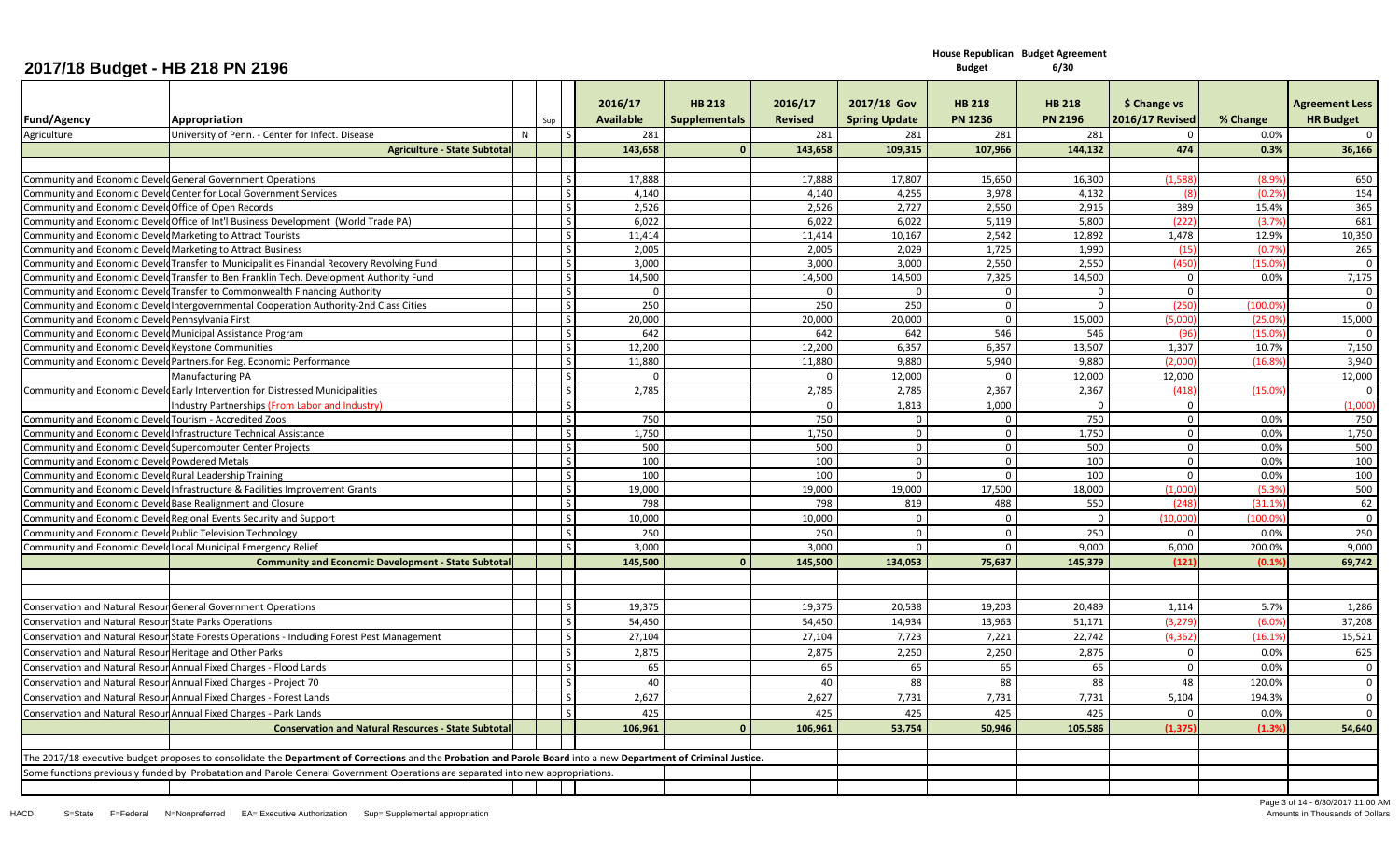|                               |                                                                                                                                                                                      |    |               |              | 2016/17             | <b>HB 218</b>        | 2016/17             | 2017/18 Gov          | <b>HB 218</b>       | <b>HB 218</b>       | \$ Change vs                 |          | <b>Agreement Less</b>          |
|-------------------------------|--------------------------------------------------------------------------------------------------------------------------------------------------------------------------------------|----|---------------|--------------|---------------------|----------------------|---------------------|----------------------|---------------------|---------------------|------------------------------|----------|--------------------------------|
| <b>Fund/Agency</b>            | Appropriation                                                                                                                                                                        |    | Sup           |              | <b>Available</b>    | <b>Supplementals</b> | <b>Revised</b>      | <b>Spring Update</b> | <b>PN 1236</b>      | <b>PN 2196</b>      | <b>2016/17 Revised</b>       | % Change | <b>HR Budget</b>               |
| <b>Criminal Justice</b>       | General Government Operations -new - Criminal Justice                                                                                                                                |    |               |              |                     |                      |                     | 48,667               | 45,504              | 48,569              | 48,569                       |          | 3,065                          |
| Criminal Justice              | <b>General Government Operations - old - Corrections</b>                                                                                                                             |    |               | S            | 36,216              |                      | 36,216              |                      |                     |                     | (36, 21)                     | (100.09  | $\overline{0}$                 |
| Criminal Justice              | General Government Operations - old - Prob. and Parole                                                                                                                               |    |               |              | 153,589             |                      | 153,589             |                      |                     |                     | 153,58                       | 100.09   | $\mathbf{0}$                   |
| Criminal Justice              | Medical Care                                                                                                                                                                         |    | <sub>S</sub>  |              | 256,855             |                      | 256,855             | 253,814              | 253,814             | 252,173             | (4.682)                      | (1.89)   | (1,641)                        |
| Criminal Justice              | nmate Education and Training                                                                                                                                                         |    | $\mathcal{S}$ |              | 44.880              |                      | 44.880              | 43,062               | 37,181              | 42.456              | (2.424)                      | (5.4%    | 5,275                          |
| Criminal Justice              | <b>State Correctional Institutions</b>                                                                                                                                               |    | <sub>S</sub>  |              | 2,039,872           |                      | 2,039,872           | 2,000,771            | 1,908,927           | 1,953,694           | (86, 178)                    | (4.2%    | 44,767                         |
| Criminal Justice              | Transfer to Justice Reinvestment Fund                                                                                                                                                | EA |               | $\mathsf S$  | 9,614               |                      | 9,614               | 10,210               | $\mathbf 0$         | $\mathbf 0$         | (9,61)                       | (100.09) | $\mathbf 0$                    |
| <b>Criminal Justice</b>       | State Field Supervision (new - previously part of Probation GGO)                                                                                                                     |    | $\mathcal{S}$ |              |                     |                      | $\mathbf{0}$        | 126,811              | 118,568             | 126,568             | 126,568                      |          | 8,000                          |
| Criminal Justice              | Board of Probation and Parole (new - previously part of Probation GGO)                                                                                                               |    | S             |              |                     |                      | $\mathbf 0$         | 12,046               | 11,263              | 11,285              | 11,285                       |          | 22                             |
| Criminal Justice              | Sexual Offenders Assessment Board (From Probation and Parole)                                                                                                                        |    |               | $\mathsf{S}$ | 6.277               |                      | 6,277               | 6,564                | 6,137               | 6,397               | 120                          | 1.9%     | 260                            |
| Criminal Justice              | Office of Victim Advocate (new - previously part of Probation GGO)                                                                                                                   |    | $\mathcal{S}$ |              |                     |                      | $\Omega$            | 2,371                | 2,217               | 2,371               | 2,371                        |          | 154                            |
| Criminal Justice              | Improvement of Adult Probation Services (From Probation and Parole)                                                                                                                  |    | $\mathcal{S}$ |              | 16,222              |                      | 16,222              | 16,222               | $\mathbf 0$         | 16,222              | $\mathbf 0$                  | 0.0%     | 16,222                         |
|                               | <b>Criminal Justice - State Subtota</b>                                                                                                                                              |    |               |              | 2,563,525           | $\Omega$             | 2,563,525           | 2,520,538            | 2,383,611           | 2,459,735           | (103, 790)                   | (4.0%    | 76,124                         |
|                               |                                                                                                                                                                                      |    |               |              |                     |                      |                     |                      |                     |                     |                              |          |                                |
|                               |                                                                                                                                                                                      |    |               |              |                     |                      |                     |                      |                     |                     |                              |          |                                |
|                               | The 2017/18 executive budget proposes to consolidate the Department of Corrections and the Probation and Parole Board into a new Department of Criminal Justice.                     |    |               |              |                     |                      |                     |                      |                     |                     |                              |          |                                |
|                               | Probation and Parole appropriations are listed above under the Department of Criminal Justice.                                                                                       |    |               |              |                     |                      |                     |                      |                     |                     |                              |          |                                |
|                               |                                                                                                                                                                                      |    |               |              |                     |                      |                     |                      |                     |                     |                              |          |                                |
| PA Probation and Parole Board | <b>General Government Operations (Moved to Criminal Justice)</b>                                                                                                                     |    |               |              | 153,589             |                      | 153,589             | $\mathbf 0$          |                     |                     |                              |          |                                |
| PA Probation and Parole Board | Violence Prediction Model                                                                                                                                                            |    |               |              | $\Omega$            |                      | $\mathbf{0}$        |                      |                     |                     |                              |          |                                |
|                               |                                                                                                                                                                                      |    |               |              | 6,277               |                      | 6,277               | $\mathbf{0}$         |                     |                     |                              |          |                                |
| PA Probation and Parole Board | Sexual Offenders Assessment Board (Moved to Criminal Justice)                                                                                                                        |    |               |              |                     |                      |                     | $\Omega$             |                     |                     |                              |          |                                |
| PA Probation and Parole Board | Improvement of Adult Probation Services (Moved to Criminal Justice)                                                                                                                  |    |               |              | 16,222              |                      | 16,222              |                      |                     |                     |                              |          |                                |
|                               | <b>Probation and Parole - State Subtotal</b>                                                                                                                                         |    |               |              |                     | $\Omega$             | $\bf{0}$            | $\mathbf{0}$         | $\Omega$            | $\mathbf{0}$        | $\Omega$                     |          | $\mathbf{0}$                   |
|                               |                                                                                                                                                                                      |    |               |              |                     |                      |                     |                      |                     |                     |                              |          |                                |
|                               |                                                                                                                                                                                      |    |               |              |                     |                      |                     |                      |                     |                     |                              |          |                                |
|                               |                                                                                                                                                                                      |    |               |              |                     |                      |                     |                      |                     |                     |                              |          |                                |
|                               | The 2017/18 executive budget proposes to consolidate several departments, including the Department of Drug and Alcohol Programs, into a new Department of Health and Human Services. |    |               |              |                     |                      |                     |                      |                     |                     |                              |          |                                |
|                               | We have shown the appropriations in the most recent location to facilitate comparison across proposals, even if the location might differ                                            |    |               |              |                     |                      |                     |                      |                     |                     |                              |          |                                |
|                               |                                                                                                                                                                                      |    |               |              |                     |                      |                     |                      |                     |                     |                              |          |                                |
| Drug and Alcohol Programs     | <b>General Government Operations</b>                                                                                                                                                 |    |               | S            | 2,122               |                      | 2,122               |                      |                     | 1,495               | (627)                        | (29.59)  | 1,495                          |
| Drug and Alcohol Programs     | Assistance to Drug and Alcohol Programs (Moved to DHHS)                                                                                                                              |    | $\varsigma$   |              | 45,482              |                      | 45,482              | 44,732               | 44,732              | 44,732              | (750                         | (1.69)   | $\overline{0}$                 |
|                               | Drug and Alcohol Programs - State Subtota                                                                                                                                            |    |               |              | 47,604              | $\Omega$             | 47,604              | 44,732               | 44,732              | 46,227              | (1, 377)                     | (2.9%    | 1,495                          |
|                               |                                                                                                                                                                                      |    |               |              |                     |                      |                     |                      |                     |                     |                              |          |                                |
| Education                     | <b>General Government Operations</b>                                                                                                                                                 |    | <sub>S</sub>  |              | 23,959              |                      | 23,959              | 26,318               | 23,959              | 26,143              | 2,184                        | 9.1%     | 2,184                          |
|                               | Recovery Schools                                                                                                                                                                     |    | <sub>S</sub>  |              |                     |                      | $\mathbf{0}$        |                      |                     | 250                 | 250                          |          | 250                            |
| Education                     | Office of Safe Schools Advocate- Moved from Executive Offices                                                                                                                        |    |               | $\mathsf{S}$ | 398                 |                      | 398                 | 398                  | 372                 | 372                 | (26)                         | (6.5)    | $\mathbf{0}$                   |
| Education                     | Information and Technology Improvement                                                                                                                                               |    | S             |              | 4,000               |                      | 4,000               | 4,000                | 3,740               | 3,740               | (260)                        | (6.5)    | $\overline{0}$                 |
| Education                     | PA Assessment                                                                                                                                                                        |    | <sub>S</sub>  |              | 58,300              |                      | 58,300              | 58,300               | 50,425              | 50,425              | (7, 87)                      | (13.5)   | $\overline{0}$                 |
| Education                     | State Library                                                                                                                                                                        |    | <sub>S</sub>  |              | 2,017               |                      | 2,017               | 2,005                | 1,875               | 1,866               | (151)                        | (7.5)    | (9)                            |
| Education                     | Youth Development Centers - Education                                                                                                                                                |    | $\mathsf{S}$  |              | 7,931               |                      | 7,931               | 8,289                | 7,750               | 8,286               | 355                          | 4.5%     | 536                            |
| Education                     | Basic Education Funding - Gov. includes Block Grant                                                                                                                                  |    | $\mathcal{S}$ | $\mathsf{S}$ | 5,895,079           |                      | 5,895,079           | 5,995,079            | 5,995,079           | 5,995,079           | 100,000                      | 1.7%     | $\overline{0}$                 |
| Education                     | <b>Basic Education Formula Enhancements</b>                                                                                                                                          |    |               | $\mathsf{S}$ | $\Omega$<br>250,000 |                      | $\Omega$<br>250,000 | $\Omega$<br>250,000  | $\Omega$<br>250,000 | $\Omega$<br>250,000 | $\mathbf{0}$<br>$\mathbf{0}$ | 0.0%     | $\overline{0}$<br>$\mathbf{0}$ |
| Education<br>Education        | Ready to Learn Block Grants<br>Pre-K Counts                                                                                                                                          |    | <sub>S</sub>  |              | 147,284             |                      | 147,284             | 212,284              | 167,284             | 172,284             | 25,000                       | 17.0%    | 5,000                          |
|                               | Head Start Supplemental Assistance                                                                                                                                                   |    |               | $\mathsf{S}$ | 49,178              |                      | 49,178              | 59,178               | 54,178              | 54,178              | 5,000                        | 10.2%    | $\mathbf 0$                    |
| Education                     |                                                                                                                                                                                      |    |               |              |                     |                      |                     |                      |                     |                     |                              |          |                                |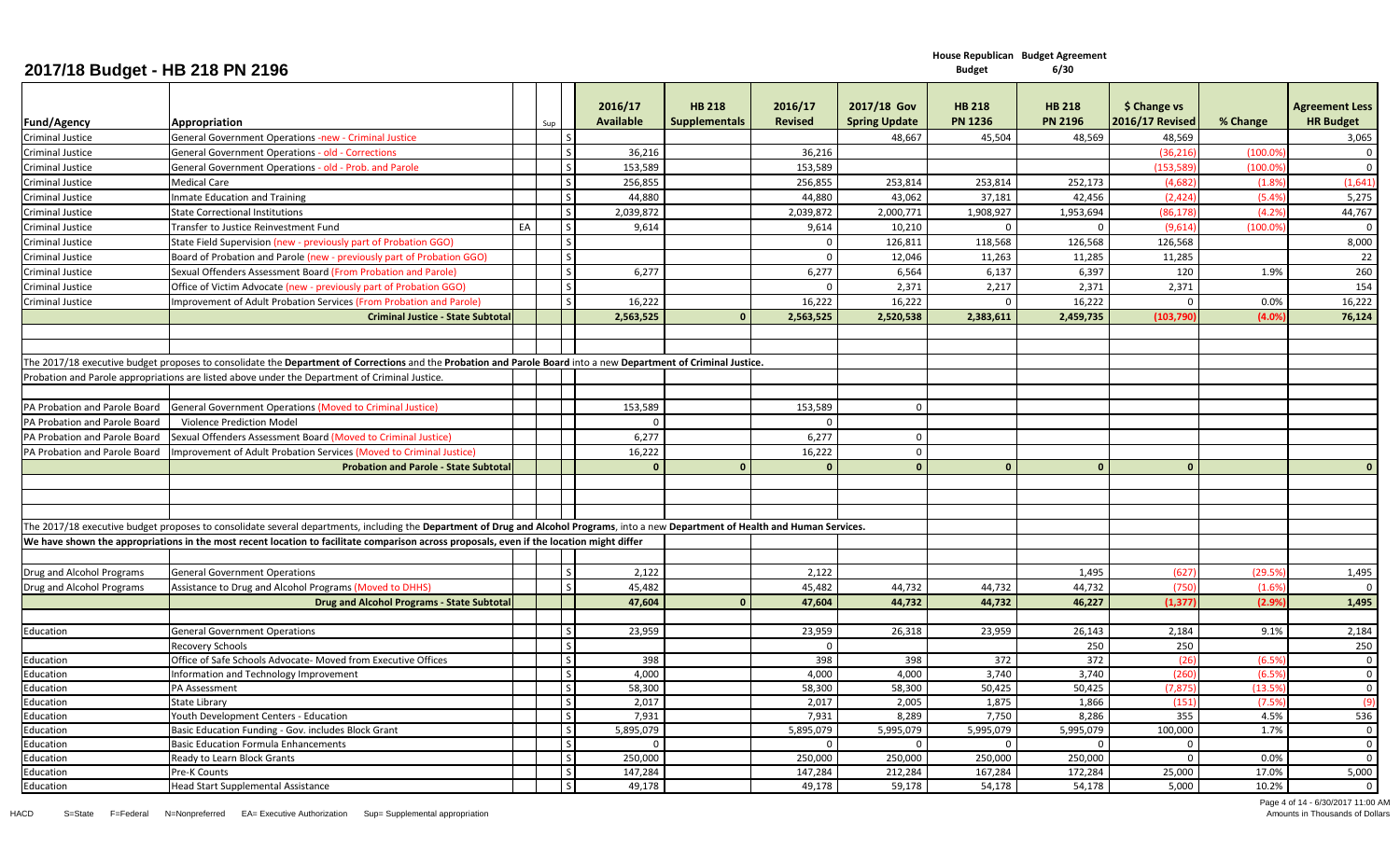**House Republican Budget Agreement 6/30**

|                               |                                                                                                             |              |     | 2016/17          | <b>HB 218</b>        | 2016/17        | 2017/18 Gov          | <b>HB 218</b>  | <b>HB 218</b>  | \$ Change vs           |          | <b>Agreement Less</b> |
|-------------------------------|-------------------------------------------------------------------------------------------------------------|--------------|-----|------------------|----------------------|----------------|----------------------|----------------|----------------|------------------------|----------|-----------------------|
| Fund/Agency                   | Appropriation                                                                                               |              | Sup | <b>Available</b> | <b>Supplementals</b> | <b>Revised</b> | <b>Spring Update</b> | <b>PN 1236</b> | <b>PN 2196</b> | <b>2016/17 Revised</b> | % Change | <b>HR Budget</b>      |
| Education                     | Mobile Science and Math Education Programs                                                                  |              |     | 2,214            |                      | 2,214          | $\Omega$             | $\mathbf 0$    | 3,964          | 1,750                  | 79.0%    | 3,964                 |
| Education                     | Teacher Professional Development                                                                            |              |     | 6,459            |                      | 6,459          | 6,459                | $\mathbf{0}$   | 5,959          | (500                   | (7.7)    | 5,959                 |
| Education                     | <b>Adult and Family Literacy</b>                                                                            |              |     | 12,475           |                      | 12,475         | 11,675               | 11,675         | 12,075         | (400)                  | (3.2)    | 400                   |
| Education                     | Career and Technical Education                                                                              |              |     | 62,000           |                      | 62,000         | 62,000               | 62,000         | 62,000         | $\mathbf 0$            | 0.0%     | $\mathbf 0$           |
| Education                     | Career and Technical Education Equipment Grants                                                             |              |     | 3,000            |                      | 3,000          | 3,000                | 2,550          | 2,550          | (450)                  | (15.0%   | $\overline{0}$        |
| Education                     | <b>Authority Rentals and Sinking Fund Requirements</b>                                                      |              |     |                  |                      | $\Omega$       | 29,703               | 29,703         | 29,703         | 29,703                 |          | $\Omega$              |
| Education                     | <b>Pupil Transportation</b>                                                                                 |              |     | 549.097          |                      | 549,097        | 499,097              | 499,097        | 549,097        | $\mathbf{0}$           | 0.0%     | 50,000                |
| Education                     | Nonpublic and Charter School Pupil Transportation                                                           |              |     | 80,009           |                      | 80,009         | 80,009               | 80,009         | 80,009         | $\Omega$               | 0.0%     | $\mathbf 0$           |
| Education                     | <b>Special Education</b>                                                                                    |              |     | 1,096,815        |                      | 1,096,815      | 1,121,815            | 1,121,815      | 1,121,815      | 25,000                 | 2.3%     | $\overline{0}$        |
| Education                     | Early Intervention                                                                                          |              |     | 252,159          |                      | 252,159        | 263,878              | 263,878        | 263,878        | 11,719                 | 4.6%     | $\overline{0}$        |
| Education                     | Tuition for Orphans and Children Placed in Private Homes                                                    |              |     | 48,000           |                      | 48.000         | 48.000               | 48.000         | 48.000         | $\mathbf 0$            | 0.0%     | $\overline{0}$        |
| Education                     | Payments in Lieu of Taxes                                                                                   |              |     | 164              |                      | 164            | 166                  | 166            | 166            | $\overline{2}$         | 1.2%     | $\Omega$              |
| Education                     | <b>Education of Migrant Laborers' Children</b>                                                              |              |     | 853              |                      | 853            | 853                  | 853            | 853            | $\mathbf 0$            | 0.0%     | $\mathbf 0$           |
| Education                     | PA Charter Schools for the Deaf and Blind                                                                   |              |     | 47,561           |                      | 47,561         | 50,187               | 50,187         | 50,187         | 2,626                  | 5.5%     | $\overline{0}$        |
| Education                     | Special Education - Approved Private Schools                                                                |              |     | 105,558          |                      | 105,558        | 108,010              | 108,010        | 108,010        | 2,452                  | 2.3%     | $\overline{0}$        |
| Education                     | <b>School Food Services</b>                                                                                 |              |     | 30,000           |                      | 30,000         | 34,488               | 34,488         | 30,000         | $\Omega$               | 0.0%     | (4, 488)              |
| Education                     | School Employees' Social Security                                                                           |              |     | 492,082          |                      | 492,082        | 529,500              | 529,500        | 499,500        | 7,418                  | 1.5%     | (30,000)              |
| Education                     | School Employees' Retirement                                                                                |              |     | 2,064,000        |                      | 2,064,000      | 2,304,000            | 2,284,000      | 2,264,000      | 200,000                | 9.7%     | (20,000)              |
| Education                     | <b>Educational Access Programs</b>                                                                          |              |     | 6,030            |                      | 6.030          | $\Omega$             | $\Omega$       | 23,150         | 17,120                 | 283.9%   | 23,150                |
| Education                     | Services to Nonpublic Schools                                                                               |              |     | 87,939           |                      | 87,939         | 87,939               | 87,939         | 87,939         | $\Omega$               | 0.0%     | $\overline{0}$        |
| Education                     | Textbooks, Materials and Equipment for Nonpublic Schools                                                    |              |     | 26,751           |                      | 26,751         | 26,751               | 26,751         | 26,751         | $\mathbf{0}$           | 0.0%     | $\overline{0}$        |
| Education                     | Public Library Subsidy                                                                                      |              |     | 54,470           |                      | 54,470         | 54,470               | 54,470         | 54,470         | $\overline{0}$         | 0.0%     | $\Omega$              |
| Education                     | Library Services for the Visually Impaired and Disabled                                                     |              |     | 2,567            |                      | 2,567          | 2,567                | 2,567          | 2,567          | $\mathbf{0}$           | 0.0%     | $\overline{0}$        |
| Education                     | Library Access                                                                                              |              |     | 3,071            |                      | 3,071          | 3,071                | 2,610          | 3,071          | $\mathbf{0}$           | 0.0%     | 461                   |
| Education                     | <b>Job Training Programs</b>                                                                                |              |     | 13,988           |                      | 13,988         | $\Omega$             | $\Omega$       | 19,175         | 5,187                  | 37.1%    | 19,175                |
| Education                     | Safe School Initiatives                                                                                     |              |     | 8,527            |                      | 8,527          | 8,527                | $\Omega$       | 8,527          | $\mathbf{0}$           | 0.0%     | 8,527                 |
| Education                     | Community Colleges                                                                                          |              |     | 232,111          |                      | 232,111        | 232,111              | 232,111        | 232,111        | $\mathbf 0$            | 0.0%     | $\mathbf 0$           |
| Education                     | <b>Transfer to Community College Capital Fund</b>                                                           |              |     | 48,869           |                      | 48,869         | 48,869               | 48,869         | 48,869         | $\mathbf{0}$           | 0.0%     | $\mathbf{0}$          |
| Education                     | Regional Community Colleges Services                                                                        |              |     | 3,000            |                      | 3,000          | 3,000                | 2,700          | 6,750          | 3,750                  | 125.0%   | 4,050                 |
| Education                     | <b>Community Education Councils</b>                                                                         |              |     | 2,425            |                      | 2,425          | 2,425                | 2,425          | 2,346          | (79                    | (3.3)    | (79                   |
| Education                     | Higher Education Assistance / Sexual Assault Prevention                                                     |              |     | 1,000            |                      | 1.000          | 1.000                | $\Omega$       | 1.000          | $\Omega$               | 0.0%     | 1,000                 |
|                               | <b>Education - State Subtotal</b>                                                                           |              |     | 11,781,340       | $\Omega$             | 11,781,340     | 12,239,421           | 12,141,035     | 12,211,115     | 429,775                | 3.6%     | 70,080                |
|                               |                                                                                                             |              |     |                  |                      |                |                      |                |                |                        |          |                       |
|                               | Nonpreferred appropriations to state-related universities do not appear in the General Appropriations bill. |              |     |                  |                      |                |                      |                |                |                        |          |                       |
| Pennsylvania State University | <b>General Support</b>                                                                                      | N            |     | 230.436          |                      | 230.436        | 230.436              | 230.436        | 230.436        | $\Omega$               | 0.0%     | $\Omega$              |
| Pennsylvania State University | Pennsylvania College of Technology                                                                          | N            |     | 20,074           |                      | 20,074         | 20,074               | 20,074         | 22,074         | 2,000                  | 10.0%    | 2,000                 |
|                               | Pennsylvania State University - State Subtotal                                                              |              |     | 250,510          | $\Omega$             | 250,510        | 250,510              | 250,510        | 252,510        | 2,000                  | 0.8%     | 2,000                 |
|                               |                                                                                                             |              |     |                  |                      |                |                      |                |                |                        |          |                       |
| University of Pittsburgh      | <b>General Support</b>                                                                                      | N            |     | 144,210          |                      | 144,210        | 144,210              | 144,210        | 144,210        | $\mathbf{0}$           | 0.0%     | $\overline{0}$        |
|                               |                                                                                                             | N            |     |                  |                      |                |                      |                |                | 200                    | 7.8%     | 200                   |
| University of Pittsburgh      | <b>Rural Education Outreach</b>                                                                             |              |     | 2,563            |                      | 2,563          | 2,563                | 2,563          | 2,763          |                        |          |                       |
|                               | <b>University of Pittsburgh - State Subtotal</b>                                                            |              |     | 146,773          | $\mathbf{0}$         | 146,773        | 146,773              | 146,773        | 146,973        | 200                    | 0.1%     | 200                   |
|                               |                                                                                                             |              |     |                  |                      |                |                      |                |                |                        |          |                       |
| <b>Temple University</b>      | <b>General Support</b>                                                                                      | $\mathsf{N}$ |     | 150,586          |                      | 150,586        | 150,586              | 150,586        | 150,586        | $\mathbf{0}$           | 0.0%     | $\overline{0}$        |
|                               | <b>Temple University - State Subtotal</b>                                                                   |              |     | 150,580          | $\Omega$             | 150,586        | 150,586              | 150,586        | 150,586        | $\mathbf{0}$           | 0.0%     | $\mathbf{0}$          |
|                               |                                                                                                             |              |     |                  |                      |                |                      |                |                |                        |          |                       |
| Lincoln University            | <b>General Support</b>                                                                                      | $\mathsf{N}$ |     | 14,436           |                      | 14,436         | 14,436               | 14,436         | 14,436         | $\Omega$               | 0.0%     | $\mathbf{0}$          |
|                               | Lincoln University - State Subtotal                                                                         |              |     | 14,436           | $\Omega$             | 14,436         | 14,436               | 14,436         | 14,436         | $\mathbf{0}$           | 0.0%     | $\mathbf{0}$          |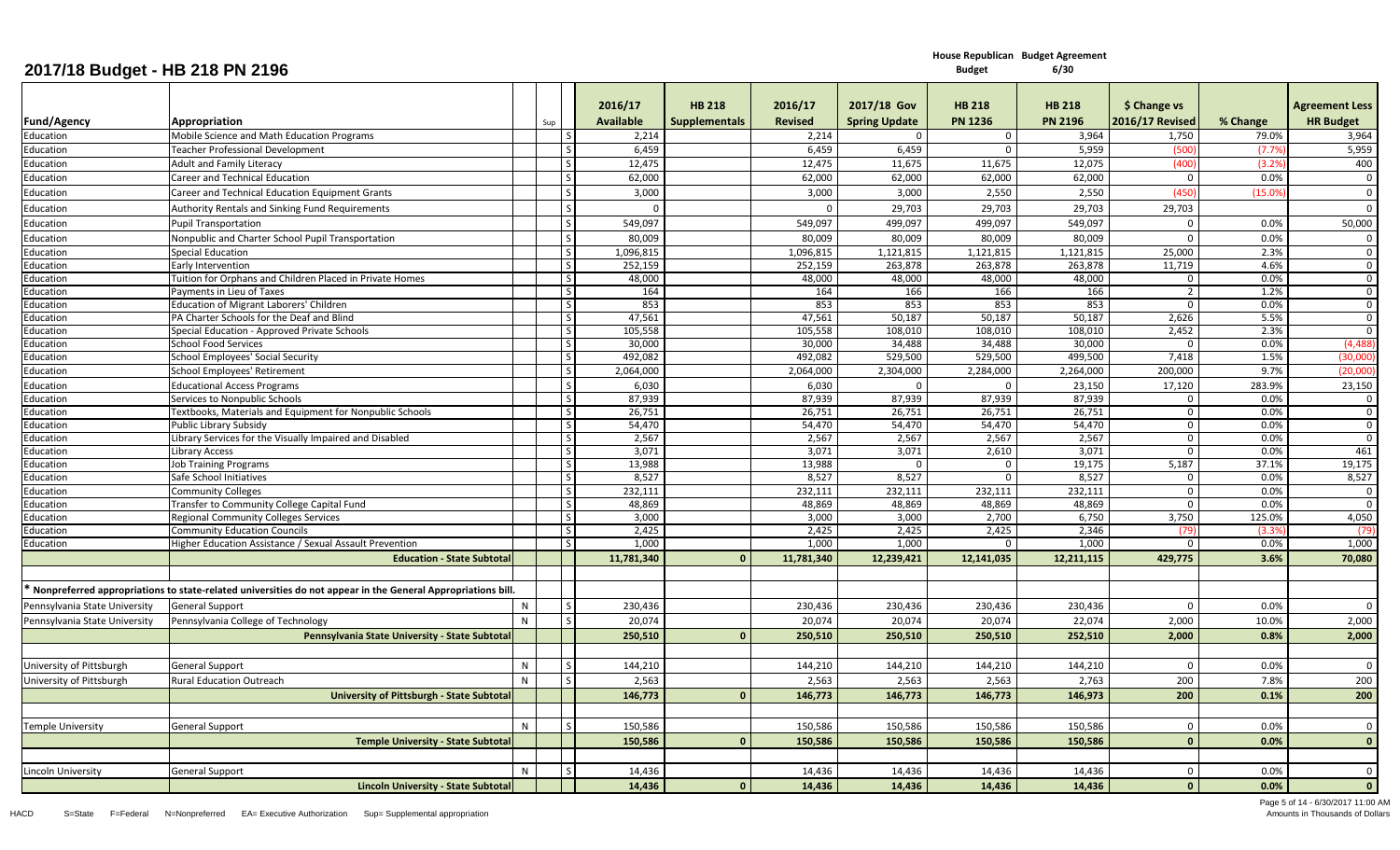| 2017/18 Budget - HB 218 PN 2196      |                                                                                                                                                                   |                           |                      |                                |                           |                                     | <b>Budget</b>                   | 6/30                            |                                        |              |                                           |
|--------------------------------------|-------------------------------------------------------------------------------------------------------------------------------------------------------------------|---------------------------|----------------------|--------------------------------|---------------------------|-------------------------------------|---------------------------------|---------------------------------|----------------------------------------|--------------|-------------------------------------------|
| <b>Fund/Agency</b>                   | Appropriation                                                                                                                                                     | Sup                       | 2016/17<br>Available | <b>HB 218</b><br>Supplementals | 2016/17<br><b>Revised</b> | 2017/18 Gov<br><b>Spring Update</b> | <b>HB 218</b><br><b>PN 1236</b> | <b>HB 218</b><br><b>PN 2196</b> | \$ Change vs<br><b>2016/17 Revised</b> | % Change     | <b>Agreement Less</b><br><b>HR Budget</b> |
|                                      |                                                                                                                                                                   |                           |                      |                                |                           |                                     |                                 |                                 |                                        |              |                                           |
|                                      |                                                                                                                                                                   |                           |                      |                                |                           |                                     |                                 |                                 |                                        |              |                                           |
| <b>State System Higher Education</b> | <b>State Universities</b>                                                                                                                                         | l s                       | 444,224              |                                | 444,224                   | 453,108                             | 453,108                         | 453,108                         | 8,884                                  | 2.0%         | $\Omega$                                  |
|                                      | <b>State System of Higher Education - State Subtota</b>                                                                                                           |                           | 444,224              |                                | 444,224                   | 453,108                             | 453,108                         | 453,108                         | 8,884                                  | 2.0%         | $\mathbf{0}$                              |
|                                      |                                                                                                                                                                   |                           |                      |                                |                           |                                     |                                 |                                 |                                        |              |                                           |
|                                      | Thaddeus Stevens College of Tecl Thaddeus Stevens College of Technology                                                                                           | $\mathsf{S}$              | 13,273               |                                | 13,273                    | 13,273                              | 13,937                          | 14,273                          | 1,000                                  | 7.5%         | 336                                       |
|                                      | <b>Thaddeus Stevens College of Technology - State Subtotal</b>                                                                                                    |                           | 13,273               | - 0                            | 13,273                    | 13,273                              | 13,937                          | 14,273                          | 1,000                                  | 7.5%         | 336                                       |
|                                      |                                                                                                                                                                   |                           |                      |                                |                           |                                     |                                 |                                 |                                        |              |                                           |
| PHEAA                                | <b>Grants to Students</b>                                                                                                                                         | S                         | 272,891              |                                | 272,891                   | 272,891                             | 272,891                         | 273,391                         | 500                                    | 0.2%         | 500                                       |
| PHEAA<br>PHEAA                       | Pennsylvania Internship Program Grants<br>Ready To Succeed Scholarships                                                                                           | $\mathsf{S}$<br>$\vert$ S | 350<br>5,000         |                                | 350<br>5,000              | 350<br>5,000                        | 350<br>5,000                    | 350<br>5,000                    | $\mathbf 0$<br>$\mathbf 0$             | 0.0%<br>0.0% | $\Omega$<br>$\Omega$                      |
| PHEAA                                | <b>Matching Payments</b>                                                                                                                                          | S                         | 12,496               |                                | 12,496                    | 12,496                              | 12,496                          | 12,496                          | $\mathbf 0$                            | 0.0%         | $\Omega$                                  |
| PHEAA                                | Institutional Assistance Grants                                                                                                                                   | $\vert$ S                 | 25,749               |                                | 25,749                    | 12,874                              | 19,312                          | 25,749                          | $\mathbf{0}$                           | 0.0%         | 6,437                                     |
| <b>HEAA</b>                          | Higher Education for the Disadvantaged - Act 101                                                                                                                  | S                         | 2,246                |                                | 2,246                     | 2,246                               | 2,246                           | 2,246                           | $\Omega$                               | 0.0%         | $\Omega$                                  |
| 'HEAA                                | Higher Education of Blind or Deaf Students                                                                                                                        | S                         | 47                   |                                | 47                        | 47                                  | 47                              | 47                              | 0                                      | 0.0%         | $\mathbf 0$                               |
| PHEAA                                | Bond-Hill Scholarship                                                                                                                                             | S                         | 697                  |                                | 697                       | 697                                 | 697                             | 697                             | $\mathbf{0}$                           | 0.0%         | $\Omega$                                  |
| PHEAA                                | Cheyney Keystone Academy                                                                                                                                          | l S                       | 1,813                |                                | 1,813                     | 1,813                               | 1,813                           | 1,813                           | $\mathbf 0$                            | 0.0%         | $\Omega$                                  |
|                                      | PA Higher Education Assistance Agency - State Subtota                                                                                                             |                           | 321,289              |                                | 321,289                   | 308,414                             | 314,852                         | 321,789                         | 500                                    | 0.2%         | 6,937                                     |
| <b>Environmental Protection</b>      | <b>General Government Operations</b>                                                                                                                              | S                         | 13,931               |                                | 13,931                    | 13,457                              | 12,582                          | 13,394                          | (537)                                  | (3.9%        | 812                                       |
|                                      |                                                                                                                                                                   | S                         |                      |                                | 30,025                    |                                     | 28,100                          |                                 |                                        |              |                                           |
| <b>Environmental Protection</b>      | <b>Environmental Program Management</b>                                                                                                                           |                           | 30,025               |                                |                           | 30,054                              |                                 | 29,688                          | (337)                                  | (1.1%        | 1,588                                     |
| <b>Environmental Protection</b>      | Chesapeake Bay Agricultural Source Abatement                                                                                                                      | S                         | 2,645                |                                | 2,645                     | 2,591                               | 2,423                           | 2,535                           | (110)                                  | (4.2%        | 112                                       |
| <b>Environmental Protection</b>      | <b>Environmental Protection Operations</b>                                                                                                                        |                           | 89,066               |                                | 89,066                    | 90,841                              | 84,936                          | 90,128                          | 1,062                                  | 1.2%         | 5,192                                     |
| <b>Environmental Protection</b>      | <b>Black Fly Control and Research</b>                                                                                                                             | S                         | 3,334                |                                | 3,334                     | 3,357                               | 3,434                           | 3,357                           | 23                                     | 0.7%         | (77)                                      |
| <b>Environmental Protection</b>      | West Nile Virus Control (and Zika)                                                                                                                                | S                         | 5,379                |                                | 5,379                     | 5,391                               | 5,041                           | 5,239                           | (140)                                  | (2.6%        | 198                                       |
| <b>Environmental Protection</b>      | Sewage Facilities Planning Grants                                                                                                                                 | S                         | $\Omega$             |                                | 0                         | $\mathbf 0$                         | $\Omega$                        | $\mathbf 0$                     | $\mathbf{0}$                           |              | $\Omega$                                  |
| <b>Environmental Protection</b>      | Delaware River Master                                                                                                                                             | S                         | 76                   |                                | 76                        | 76                                  | 38                              | 38                              | (38)                                   | (50.0%       | $\Omega$                                  |
| <b>Environmental Protection</b>      | Susquehanna River Basin Commission                                                                                                                                | l s                       | 473                  |                                | 473                       | 473                                 | 237                             | 237                             | (236)                                  | (49.99)      | $\Omega$                                  |
| <b>Environmental Protection</b>      | Interstate Commission on the Potomac River                                                                                                                        | $\mathsf S$               | 46                   |                                | 46                        | 46                                  | 23                              | 23                              | (23)                                   | (50.09)      | $\mathbf 0$                               |
| <b>Environmental Protection</b>      | Delaware River Basin Commission                                                                                                                                   | S                         | 434                  |                                | 434                       | 434                                 | 217                             | 217                             | (217)                                  | (50.09       | $\mathbf 0$                               |
| <b>Environmental Protection</b>      | Ohio River Valley Water Sanitation Commission                                                                                                                     | S                         | 136                  |                                | 136                       | 136                                 | 68                              | 68                              | (68)                                   | (50.0%       | $\Omega$                                  |
| <b>Environmental Protection</b>      | Chesapeake Bay Commission                                                                                                                                         | S                         | 275                  |                                | 275                       | 275                                 | 138                             | 275                             | $\mathbf 0$                            | 0.0%         | 137                                       |
| <b>Environmental Protection</b>      | Transfer to Conservation District Fund                                                                                                                            | l s                       | 2,506                |                                | 2,506                     | 2,506                               | 2,130                           | 2,506                           | $\Omega$                               | 0.0%         | 376                                       |
| <b>Environmental Protection</b>      | <b>Interstate Mining Commission</b>                                                                                                                               | S                         | 30                   |                                | 30                        | 30                                  | 15                              | 15                              | (15)                                   | (50.0%       | $\Omega$                                  |
|                                      | <b>Environmental Protection - State Subtota</b>                                                                                                                   |                           | 148,356              |                                | 148,356                   | 149,667                             | 139,382                         | 147,720                         | (636                                   | (0.4%        | 8,338                                     |
| <b>General Services</b>              | <b>General Government Operations</b>                                                                                                                              |                           | 53,503               |                                | 53,503                    | 52,545                              | 48,454                          | 51,589                          | (1, 914)                               | (3.6%        | 3,135                                     |
| <b>General Services</b>              | <b>Capitol Police Operations</b>                                                                                                                                  | S                         | 12,381               |                                | 12,381                    | 12,227                              | 11,432                          | 12,093                          | (288)                                  | (2.3%        | 661                                       |
| <b>General Services</b>              | Rental and Municipal Charges                                                                                                                                      | S                         | 24,539               |                                | 24,539                    | 25,024                              | 25,024                          | 25,024                          | 485                                    | 2.0%         | $\mathbf 0$                               |
| <b>General Services</b>              | <b>Utility Costs</b>                                                                                                                                              | $\overline{\mathsf{S}}$   | 22,640               |                                | 22,640                    | 22,447                              | 22,447                          | 22,447                          | (193)                                  | (0.9%        | $\mathbf 0$                               |
| <b>General Services</b>              | <b>Excess Insurance Coverage</b>                                                                                                                                  | S                         | 1,327                |                                | 1,327                     | 1,327                               | 1,327                           | 1,327                           | $\Omega$                               | 0.0%         | $\Omega$                                  |
| <b>General Services</b>              | Capitol Fire Protection                                                                                                                                           | S                         | 5,000                |                                | 5,000                     | 5,000                               |                                 | 5,000                           | 0                                      | 0.0%         | 5,000                                     |
|                                      | <b>General Services - State Subtotal</b>                                                                                                                          |                           | 119,390              |                                | 119,390                   | 118,570                             | 108,684                         | 117,480                         | (1, 910)                               | (1.6%        | 8,796                                     |
|                                      |                                                                                                                                                                   |                           |                      |                                |                           |                                     |                                 |                                 |                                        |              |                                           |
|                                      | The 2017/18 Executive Budget proposes to consolidate several departments, including the Department of Health, into a new Department of Health and Human Services. |                           |                      |                                |                           |                                     |                                 |                                 |                                        |              |                                           |
|                                      | We have shown the appropriations in the most recent location to facilitate comparison across proposals, even if the location might differ                         |                           |                      |                                |                           |                                     |                                 |                                 |                                        |              |                                           |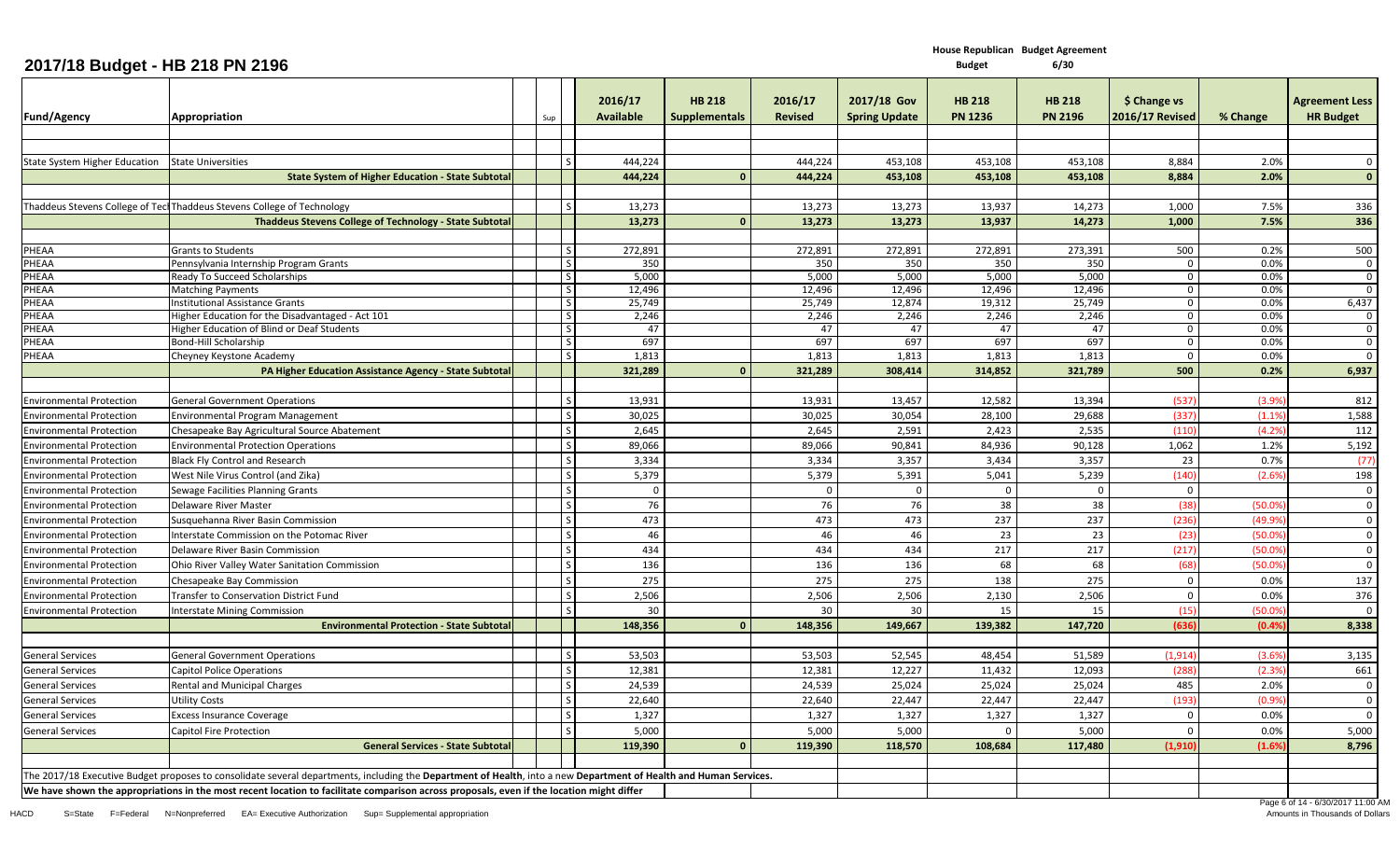**House Republican Budget Agreement**

**6/30**

| <b>Fund/Agency</b>               | Appropriation                                                                                                                                                            | Sup |                          | 2016/17<br><b>Available</b> | <b>HB 218</b><br><b>Supplementals</b> | 2016/17<br><b>Revised</b> | 2017/18 Gov<br><b>Spring Update</b> | <b>HB 218</b><br><b>PN 1236</b> | <b>HB 218</b><br><b>PN 2196</b> | \$ Change vs<br><b>2016/17 Revised</b> | % Change | <b>Agreement Less</b><br><b>HR Budget</b> |
|----------------------------------|--------------------------------------------------------------------------------------------------------------------------------------------------------------------------|-----|--------------------------|-----------------------------|---------------------------------------|---------------------------|-------------------------------------|---------------------------------|---------------------------------|----------------------------------------|----------|-------------------------------------------|
|                                  |                                                                                                                                                                          |     |                          |                             |                                       |                           |                                     |                                 |                                 |                                        |          |                                           |
| Health                           | <b>General Government Operations</b>                                                                                                                                     |     | l S                      | 22,914                      |                                       | 22,914                    |                                     |                                 | 22,271                          | (643)                                  | (2.8%    | 22,271                                    |
| Health                           | <b>Diabetes Programs</b>                                                                                                                                                 |     | l s                      | 100                         |                                       | 100                       | $\Omega$                            | $\Omega$                        | 100                             | $\Omega$                               | 0.0%     | 100                                       |
| Health                           | Quality Assurance (Moved to DHHS)                                                                                                                                        |     | l s                      | 21,121                      |                                       | 21,121                    | 22,811                              | 21,328                          | 22,647                          | 1,526                                  | 7.2%     | 1,319                                     |
| Health                           | <b>Health Innovation (Moved to DHHS)</b>                                                                                                                                 |     | l s                      | 907                         |                                       | 907                       | 924                                 | 864                             | 911                             | $\overline{4}$                         | 0.4%     | 47                                        |
| Health                           | <b>Vital Statistics (Moved to DHHS)</b>                                                                                                                                  |     | l <sub>S</sub>           | 7,313                       |                                       | 7,313                     | 5,518                               | 5,159                           | 5,362                           | (1,951)                                | (26.7%   | 203                                       |
| Health                           | <b>State Laboratory (Moved to DHHS)</b>                                                                                                                                  |     | $\overline{\mathbf{s}}$  | 3,611                       |                                       | 3,611                     | 3,696                               | 3,456                           | 3,497                           | (114)                                  | (3.2%    | 41                                        |
| Health                           | State Health Care Centers (Moved to DHHS)                                                                                                                                |     | l s                      | 23,435                      |                                       | 23,435                    | 10,381                              | 9,706                           | 10,381                          | (13,054)                               | (55.7%   | 675                                       |
| Health                           | Sexually Transmitted Disease Screening and Treatment (Moved to DHHS)                                                                                                     |     | l s                      | 1,673                       |                                       | 1,673                     | 1.745                               | 1,483                           | 1,701                           | 28                                     | 1.7%     | 218                                       |
| Health                           | Achieving Better Care - MAP Administration (Moved to DHHS)                                                                                                               |     | l S                      | 3,153                       |                                       | 3,153                     | 3,143                               | 2,939                           | 3,023                           | (130)                                  | (4.1%    | 84                                        |
| łealth                           | Primary Health Care Practitioner (Moved to DHHS)                                                                                                                         |     | $\overline{\mathsf{s}}$  | 4,671                       |                                       | 4,671                     | $\Omega$                            | $\Omega$                        |                                 | (4, 671)                               | (100.09  | $\mathbf 0$                               |
| lealth                           | Community Based Health Care Subsidy (Moved to DHHS)                                                                                                                      |     | $\overline{\mathsf{s}}$  | 5,000                       |                                       | 5,000                     | 2,500                               | 2,125                           | 2,125                           | (2,875)                                | (57.59   | $\mathbf 0$                               |
| Health                           | Newborn Screening (Moved to DHHS)                                                                                                                                        |     | l s                      | 5,327                       |                                       | 5,327                     | 6,684                               | 6,684                           | 6,834                           | 1,507                                  | 28.3%    | 150                                       |
| Health                           | <b>Cancer Screening Services</b>                                                                                                                                         |     | $\overline{\phantom{a}}$ | 2,563                       |                                       | 2,563                     | $\Omega$                            | 2,563                           | 2,563                           | $\mathbf{0}$                           | 0.0%     | $\mathbf{0}$                              |
| Health                           | AIDS Programs and Special Pharmaceutical Services (Moved to DHHS)                                                                                                        |     | ١s                       | 17,436                      |                                       | 17,436                    | 17,436                              | 17,436                          | 17,436                          | $\Omega$                               | 0.0%     | $\Omega$                                  |
| Health                           | <b>Regional Cancer Institutes</b>                                                                                                                                        |     | $\overline{\mathsf{s}}$  | 600                         |                                       | 600                       | $\mathbf 0$                         | $\mathbf 0$                     | 600                             | $\mathbf 0$                            | 0.0%     | 600                                       |
| Health                           | School District Health Services (Moved to DHHS)                                                                                                                          |     | l s                      | 36,620                      |                                       | 36,620                    | 36,620                              | 36,620                          | 36,620                          | $\Omega$                               | 0.0%     | $\mathbf 0$                               |
| Health                           | Local Health Departments (Moved to DHHS)                                                                                                                                 |     | l s                      | 25,421                      |                                       | 25,421                    | 25,421                              | 21,608                          | 25,421                          | $\mathbf 0$                            | 0.0%     | 3,813                                     |
| lealth                           | Local Health - Environmental (Moved to DHHS)                                                                                                                             |     | $\overline{\mathsf{s}}$  | 6,989                       |                                       | 6,989                     | 2,389                               | 2,031                           | 2,389                           | (4,600)                                | 65.89    | 358                                       |
| łealth                           | Maternal and Child Health (Moved to DHHS)                                                                                                                                |     | l s                      | 981                         |                                       | 981                       | 1,289                               | 1,289                           | 1,289                           | 308                                    | 31.4%    | $\mathbf 0$                               |
| Health                           | Tuberculosis Screening and Treatment (Moved to DHHS)                                                                                                                     |     | $\overline{\mathsf{s}}$  | 876                         |                                       | 876                       | 903                                 | 876                             | 876                             | $\Omega$                               | 0.0%     | $\mathbf 0$                               |
| Health                           | Renal Dialysis (Moved to DHHS)                                                                                                                                           |     | $\overline{\mathbf{S}}$  | 7,900                       |                                       | 7,900                     | 1,300                               | 1,300                           | 6,900                           | (1,000)                                | (12.7%   | 5,600                                     |
| Health                           | Services for Children with Special Needs (Moved to DHHS)                                                                                                                 |     | l s                      | 1,728                       |                                       | 1,728                     | 1,923                               | 1,728                           | 1,728                           | $\mathbf{0}$                           | 0.0%     | $\mathbf 0$                               |
| Health                           | Adult Cystic Fibrosis and Other Chronic Respiratory Illnesses                                                                                                            |     | l s                      | 750                         |                                       | 750                       | $\Omega$                            | $\Omega$                        | 750                             | $\Omega$                               | 0.0%     | 750                                       |
| Health                           | Cooley's Anemia                                                                                                                                                          |     | $\overline{\mathsf{s}}$  | 100                         |                                       | 100                       | $\mathbf 0$                         | $\mathbf 0$                     | 100                             | $\mathbf 0$                            | 0.0%     | 100                                       |
| Health                           | Hemophilia                                                                                                                                                               |     | l s                      | 959                         |                                       | 959                       | $\mathbf 0$                         | $\mathbf 0$                     | 959                             | $\mathbf 0$                            | 0.0%     | 959                                       |
| Health                           | Lupus                                                                                                                                                                    |     | l <sub>S</sub>           | 100                         |                                       | 100                       | $\mathbf 0$                         | $\Omega$                        | 100                             | $\mathbf 0$                            | 0.0%     | 100                                       |
| lealth                           | Sickle Cell                                                                                                                                                              |     | l s                      | 1,260                       |                                       | 1,260                     | $\Omega$                            | 1,260                           | 1,260                           | $\Omega$                               | 0.0%     | $\mathbf 0$                               |
| Health                           | <b>Regional Poison Control Centers</b>                                                                                                                                   |     | l s                      | 700                         |                                       | 700                       | $\mathbf 0$                         | $\mathbf 0$                     | 700                             | $\mathbf{0}$                           | 0.0%     | 700                                       |
| Health                           | <b>Trauma Program Coordination</b>                                                                                                                                       |     | $\overline{\mathsf{S}}$  | 460                         |                                       | 460                       | $\mathbf 0$                         | $\mathbf 0$                     | 460                             | $\Omega$                               | 0.0%     | 460                                       |
| Health                           | <b>Epilepsy Support Services</b>                                                                                                                                         |     | $\overline{\mathsf{s}}$  | 550                         |                                       | 550                       | $\mathbf 0$                         | $\mathbf 0$                     | 550                             | $\Omega$                               | 0.0%     | 550                                       |
| Health                           | Bio-Technology Research                                                                                                                                                  |     | $\overline{\phantom{a}}$ | 6,625                       |                                       | 6,625                     | $\Omega$                            | $\Omega$                        | 5,425                           | (1,200)                                | (18.1%   | 5,425                                     |
| Health                           | <b>Tourette Syndrome</b>                                                                                                                                                 |     | l s                      | 150                         |                                       | 150                       | $\mathbf 0$                         | $\mathbf 0$                     | 150                             | $\Omega$                               | 0.0%     | 150                                       |
| Health                           | Amyotrophic Lateral Sclerosis Support Services                                                                                                                           |     | $\overline{\mathsf{S}}$  | 500                         |                                       | 500                       | $\mathbf 0$                         | $\mathbf 0$                     | 500                             | $\Omega$                               | 0.0%     | 500                                       |
|                                  | <b>Health Research Services</b>                                                                                                                                          |     | $\sim$                   | $\Omega$                    |                                       | $\Omega$                  | $\Omega$                            | $\mathbf 0$                     | $\Omega$                        | $\Omega$                               |          | $\mathbf{0}$                              |
| Health                           | Medical Marijuana Program (Moved to DHHS)                                                                                                                                |     | l <sub>S</sub>           | 3,000                       |                                       | 3.000                     | $\Omega$                            | $\Omega$                        | $\Omega$                        | (3.000)                                | (100.09) | $\overline{0}$                            |
|                                  | <b>Health - State Subtotal</b>                                                                                                                                           |     |                          | 215,493                     |                                       | 215,493                   | 144,683                             | 140,455                         | 185,628                         | (29, 865)                              | (13.9%   | 45,173                                    |
|                                  | The 2017/18 Executive Budget proposes to consolidate several departments, including the Department of Human Services, into a new Department of Health and Human Services |     |                          |                             |                                       |                           |                                     |                                 |                                 |                                        |          |                                           |
|                                  | We have shown the appropriations in the most recent location to facilitate comparison across proposals, even if the location might differ                                |     |                          |                             |                                       |                           |                                     |                                 |                                 |                                        |          |                                           |
| <b>Health and Human Services</b> | General Government Operations (New - Health and Human Services)                                                                                                          |     | Ιs                       |                             |                                       |                           | 120,070                             | 112,265                         |                                 | $\Omega$                               |          | (112, 265)                                |
| <b>Health and Human Services</b> | <b>General Government Operations (old-DHS)</b>                                                                                                                           |     | l s                      | 92,430                      |                                       | 92.430                    |                                     |                                 | 95.345                          | 2,915                                  | 3.2%     | 95,345                                    |
| <b>Health and Human Services</b> | General Government Operations (old - DDAP)                                                                                                                               |     | $\overline{\mathsf{s}}$  |                             |                                       |                           |                                     |                                 |                                 |                                        |          |                                           |
| <b>Health and Human Services</b> | General Government Operations (old - Health)                                                                                                                             |     | l s                      |                             |                                       |                           |                                     |                                 |                                 |                                        |          |                                           |
| <b>Health and Human Services</b> | <b>Information Systems</b>                                                                                                                                               |     | l s                      | 82,865                      |                                       | 82,865                    | 81,360                              | 76,072                          | 80,655                          | (2,210)                                | (2.7%    | 4,583                                     |
|                                  |                                                                                                                                                                          |     |                          |                             |                                       |                           |                                     |                                 |                                 |                                        |          |                                           |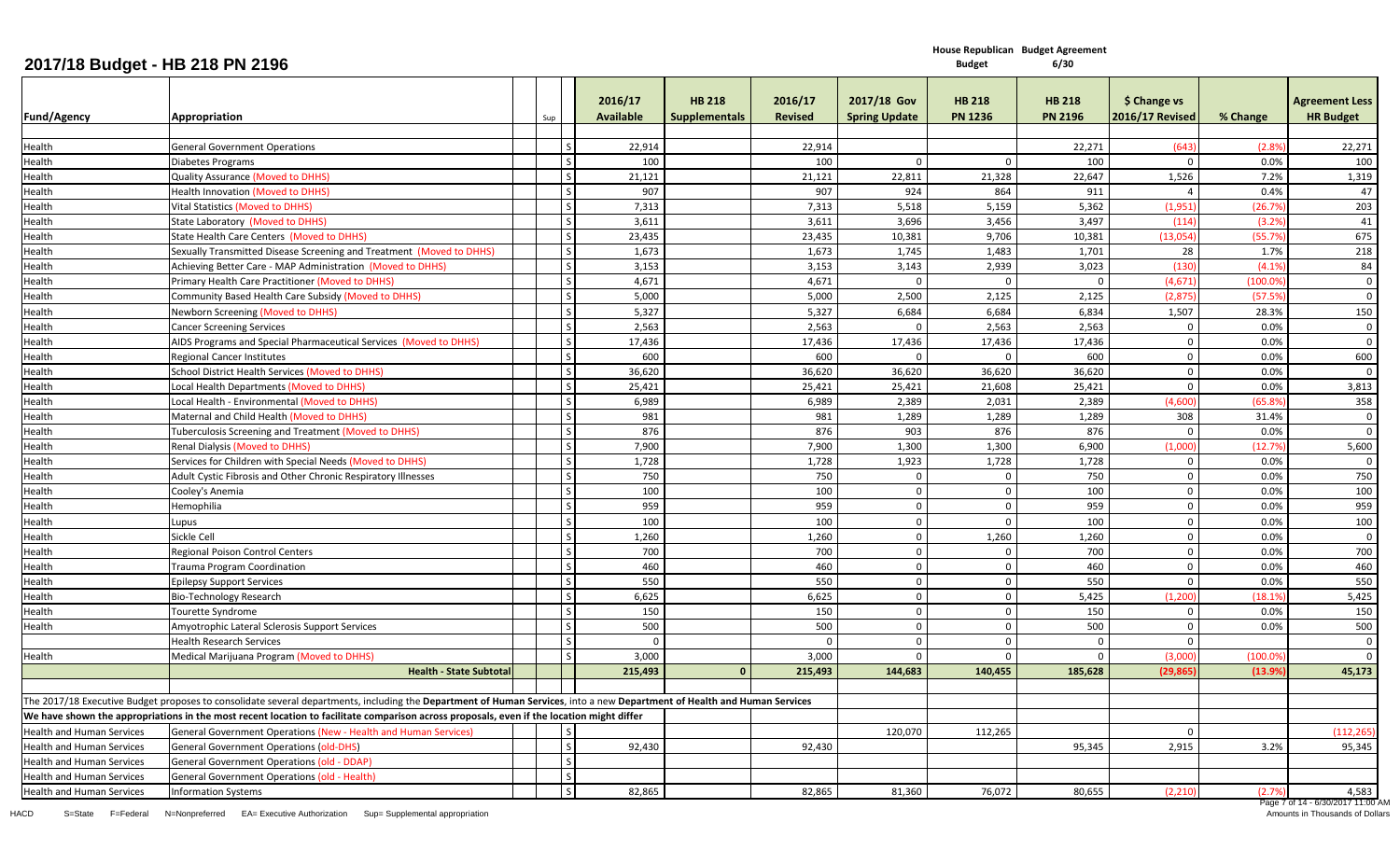**House Republican Budget Agreement 6/30**

| Fund/Agency                      | Appropriation                                                      | Sup          | 2016/17<br><b>Available</b> | <b>HB 218</b><br><b>Supplementals</b> | 2016/17<br><b>Revised</b> | 2017/18 Gov<br><b>Spring Update</b> | <b>HB 218</b><br><b>PN 1236</b> | <b>HB 218</b><br><b>PN 2196</b> | \$ Change vs<br><b>2016/17 Revised</b> | % Change | <b>Agreement Less</b><br><b>HR Budget</b> |
|----------------------------------|--------------------------------------------------------------------|--------------|-----------------------------|---------------------------------------|---------------------------|-------------------------------------|---------------------------------|---------------------------------|----------------------------------------|----------|-------------------------------------------|
| <b>Health and Human Services</b> | County Administration - Statewide                                  |              | 51,425                      |                                       | 51,425                    | 47,746                              | 44,643                          | 47,314                          | (4, 111)                               | (8.09)   | 2,671                                     |
| <b>Health and Human Services</b> | <b>County Assistance Offices</b>                                   | l s          | 333,372                     |                                       | 333,372                   | 296,178                             | 284,426                         | 287,571                         | (45, 801)                              | (13.79   | 3,145                                     |
| <b>Health and Human Services</b> | Children's Health Insurance Administration                         |              | 1,231                       |                                       | 1,231                     | 595                                 | 556                             | 592                             | (639)                                  | (51.9%   | 36                                        |
| <b>Health and Human Services</b> | <b>Quality Assurance (From Health)</b>                             | l s          |                             |                                       |                           |                                     |                                 |                                 |                                        |          |                                           |
| <b>Health and Human Services</b> | Achieving Better Care - MAP Administration (From Health)           | l s          |                             |                                       |                           |                                     |                                 |                                 |                                        |          |                                           |
| <b>Health and Human Services</b> | Vital Statistics (From Health)                                     | $\mathsf{S}$ |                             |                                       |                           |                                     |                                 |                                 |                                        |          |                                           |
| <b>Health and Human Services</b> | State Laboratory (From Health)                                     | l s          |                             |                                       |                           |                                     |                                 |                                 |                                        |          |                                           |
| <b>Health and Human Services</b> | State Health Care Centers (From Health)                            | l s          |                             |                                       |                           |                                     |                                 |                                 |                                        |          |                                           |
| <b>Health and Human Services</b> | Sexually Transmitted Disease Screening and Treatment (From Health) | l s          |                             |                                       |                           |                                     |                                 |                                 |                                        |          |                                           |
| <b>Health and Human Services</b> | Health Innovation (From Health)                                    | $\mathsf{S}$ |                             |                                       |                           |                                     |                                 |                                 |                                        |          |                                           |
| <b>Health and Human Services</b> | Medical Marijuana Program (From Health)                            |              |                             |                                       |                           |                                     |                                 |                                 |                                        |          |                                           |
| <b>Health and Human Services</b> | Child Support Enforcement                                          | ΙS           | 12,694                      |                                       | 12,694                    | 16,568                              | 15,491                          | 16,546                          | 3,852                                  | 30.3%    | 1,055                                     |
| <b>Health and Human Services</b> | <b>New Directions</b>                                              | l S          | 24,943                      |                                       | 24,943                    | 22,564                              | 21,097                          | 22,051                          | (2,892)                                | (11.6%   | 954                                       |
| <b>Health and Human Services</b> | Youth Development Institutions and Forestry Camps                  | l s          | 65,732                      |                                       | 65,732                    | 62,769                              | 58,689                          | 59,154                          | (6, 578)                               | (10.09)  | 465                                       |
| <b>Health and Human Services</b> | <b>Mental Health Services</b>                                      | l s          | 789,027                     |                                       | 789,027                   | 774,429                             | 769,429                         | 769,429                         | (19,598)                               | (2.5%    | $\overline{0}$                            |
| <b>Health and Human Services</b> | Intellectual Disabilities - State Centers                          |              | 137,770                     |                                       | 137,770                   | 132,864                             | 132,864                         | 130,649                         | (7, 121)                               | (5.2%    | (2, 215)                                  |
| Health and Human Services        | Cash Grants                                                        |              | 25,457                      |                                       | 25,457                    | 25,457                              | 25,457                          | 25,457                          | $\Omega$                               | 0.0%     | $\Omega$                                  |
| <b>Health and Human Services</b> | Supplemental Grants - Aged, Blind and Disabled                     | Sup S        | 132,420                     | (1.242)                               | 131,178                   | 129,947                             | 131.487                         | 127.947                         | (3.231)                                | (2.5%    | (3.540)                                   |
| <b>Health and Human Services</b> | Medical Assistance - Capitation                                    | Sup S        | 3,833,934                   | (176, 395)                            | 3,657,539                 | 3,627,122                           | 3,481,537                       | 3,304,272                       | (353, 267)                             | (9.7%    | (177, 265)                                |
| <b>Health and Human Services</b> | Medical Assistance - Fee for Service                               | Sup S        | 396,290                     | 54,680                                | 450,970                   | 478,867                             | 456,085                         | 478,867                         | 27,897                                 | 6.2%     | 22,782                                    |
| <b>Health and Human Services</b> | Payment to Federal Government - Medicare Drug Program              | Sup S        | 627,877                     | 104,040                               | 731,917                   | 732,113                             | 755,463                         | 657,113                         | (74.804)                               | (10.29)  | (98, 350)                                 |
| <b>Health and Human Services</b> | MA for Workers with Disabilities                                   | Sup S        | 13,500                      | 24,023                                | 37,523                    | 20,661                              | 20,661                          | 20,661                          | (16, 862)                              | (44.9%   | $\overline{0}$                            |
| <b>Health and Human Services</b> | Medical Assistance - Physician Practice Plans                      |              | 10,071                      |                                       | 10,071                    | 6,571                               | 6,571                           | 10,071                          | $\Omega$                               | 0.0%     | 3,500                                     |
| Health and Human Services        | Children's Health Insurance                                        |              | 9,453                       |                                       | 9,453                     | 10,674                              | 10,674                          | 10,674                          | 1,221                                  | 12.9%    | $\Omega$                                  |
| <b>Health and Human Services</b> | <b>Hospital Based Burn Centers</b>                                 |              | 3,782                       |                                       | 3,782                     | 3,782                               | 3,215                           | 3,782                           | $\mathbf 0$                            | 0.0%     | 567                                       |
| <b>Health and Human Services</b> | Medical Assistance - Critical Access Hospitals                     | ΙS           | 6,997                       |                                       | 6,997                     | 6,997                               | 6,997                           | 6,997                           | $\mathbf{0}$                           | 0.0%     | $\overline{0}$                            |
| Health and Human Services        | Medical Assistance - Obstetric and Neonatal Services               |              | 3,681                       |                                       | 3,681                     | 3,681                               | 3,129                           | 3,681                           | $\mathbf 0$                            | 0.0%     | 552                                       |
| <b>Health and Human Services</b> | <b>Trauma Centers</b>                                              | l S          | 8,656                       |                                       | 8,656                     | 8,656                               | 7,358                           | 8,656                           | $\overline{0}$                         | 0.0%     | 1,298                                     |
| <b>Health and Human Services</b> | Medical Assistance - Academic Medical Centers                      |              | 21,181                      |                                       | 21,181                    | 17,431                              | 17,431                          | 24,681                          | 3,500                                  | 16.5%    | 7,250                                     |
| <b>Health and Human Services</b> | Medical Assistance - Transportation                                |              | 63,983                      |                                       | 63,983                    | 61,511                              | 61,511                          | 61,511                          | (2, 472)                               | (3.9%    | $\mathbf 0$                               |
| <b>Health and Human Services</b> | <b>Expanded Medical Services for Women</b>                         |              | 6,263                       |                                       | 6,263                     | 6,263                               | 6,263                           | 6,263                           | $\Omega$                               | 0.0%     | $\Omega$                                  |
| <b>Health and Human Services</b> | Long-Term Care                                                     | Sup S        | 997,534                     | 85,000                                | 1,082,534                 | 1,162,718                           | 1,162,718                       | 1,089,368                       | 6,834                                  | 0.6%     | (73, 350)                                 |
| <b>Health and Human Services</b> | Home and Community Based Services                                  | Sup S        | 277,670                     | 124,266                               | 401,936                   | 378,216                             | 334,184                         | 360,481                         | (41.455)                               | (10.3%   | 26,297                                    |
| <b>Health and Human Services</b> | Long-Term Care - Managed Care                                      |              | 127,066                     |                                       | 127,066                   | 149,032                             | 152,854                         | 149,032                         | 21,966                                 | 17.3%    | (3,822)                                   |
| <b>Health and Human Services</b> | Services to Persons with Disabilities                              | Sup S        | 370,254                     | 64,353                                | 434,607                   | 451,935                             | 443,127                         | 449,835                         | 15,228                                 | 3.5%     | 6,708                                     |
| <b>Health and Human Services</b> | <b>Attendant Care</b>                                              | Sup S        | 171,638                     | 55,261                                | 226,899                   | 229,666                             | 215,329                         | 227,566                         | 667                                    | 0.3%     | 12,237                                    |
| <b>Health and Human Services</b> | Intellectual Disabilities - Community Base Program                 |              | 149,950                     |                                       | 149,950                   | 150,734                             | 150,734                         | 150,734                         | 784                                    | 0.5%     | $\mathbf 0$                               |
| <b>Health and Human Services</b> | Intellectual Disabilities - Intermediate Care Facilities           |              | 127,621                     |                                       | 127,621                   | 128,426                             | 128,426                         | 128,426                         | 805                                    | 0.6%     | $\Omega$                                  |
| <b>Health and Human Services</b> | Intellectual Disabilities - Community Waiver Program               | Sup S        | 1,283,113                   | 66,000                                | 1,349,113                 | 1,527,602                           | 1,527,602                       | 1,527,602                       | 178,489                                | 13.2%    | $\mathbf{0}$                              |
| <b>Health and Human Services</b> | MR Residential Services - Lansdowne                                |              | 340                         |                                       | 340                       | 340                                 | 340                             | 340                             | $\Omega$                               | 0.0%     | $\mathbf 0$                               |
| <b>Health and Human Services</b> | Autism Intervention and Services                                   | l s          | 24,833                      | (2, 337)                              | 22.496                    | 26,908                              | 26,908                          | 26,908                          | 4,412                                  | 19.6%    | $\Omega$                                  |
| <b>Health and Human Services</b> | Assistance to Drug and Alcohol Programs (From DDAP)                |              | $\mathbf{0}$                |                                       |                           |                                     |                                 |                                 | $\mathbf{0}$                           |          | $\overline{0}$                            |
| <b>Health and Human Services</b> | <b>Behavioral Health Services</b>                                  | l s          | 53,117                      |                                       | 53,117                    | 57,149                              | 53,117                          | 57,149                          | 4,032                                  | 7.6%     | 4,032                                     |
|                                  | <b>Emergency Addiction Treatment</b>                               | l s          |                             |                                       | $\Omega$                  |                                     | 5,000                           |                                 | $\Omega$                               |          | (5,000)                                   |
| <b>Health and Human Services</b> | Special Pharmaceutical Services for Schizophrenia                  |              | 1,268                       | (82                                   | 1,186                     | 1,212                               | 1,268                           | 1,212                           | 26                                     | 2.2%     | (56)                                      |
|                                  |                                                                    |              |                             |                                       |                           |                                     |                                 |                                 |                                        |          |                                           |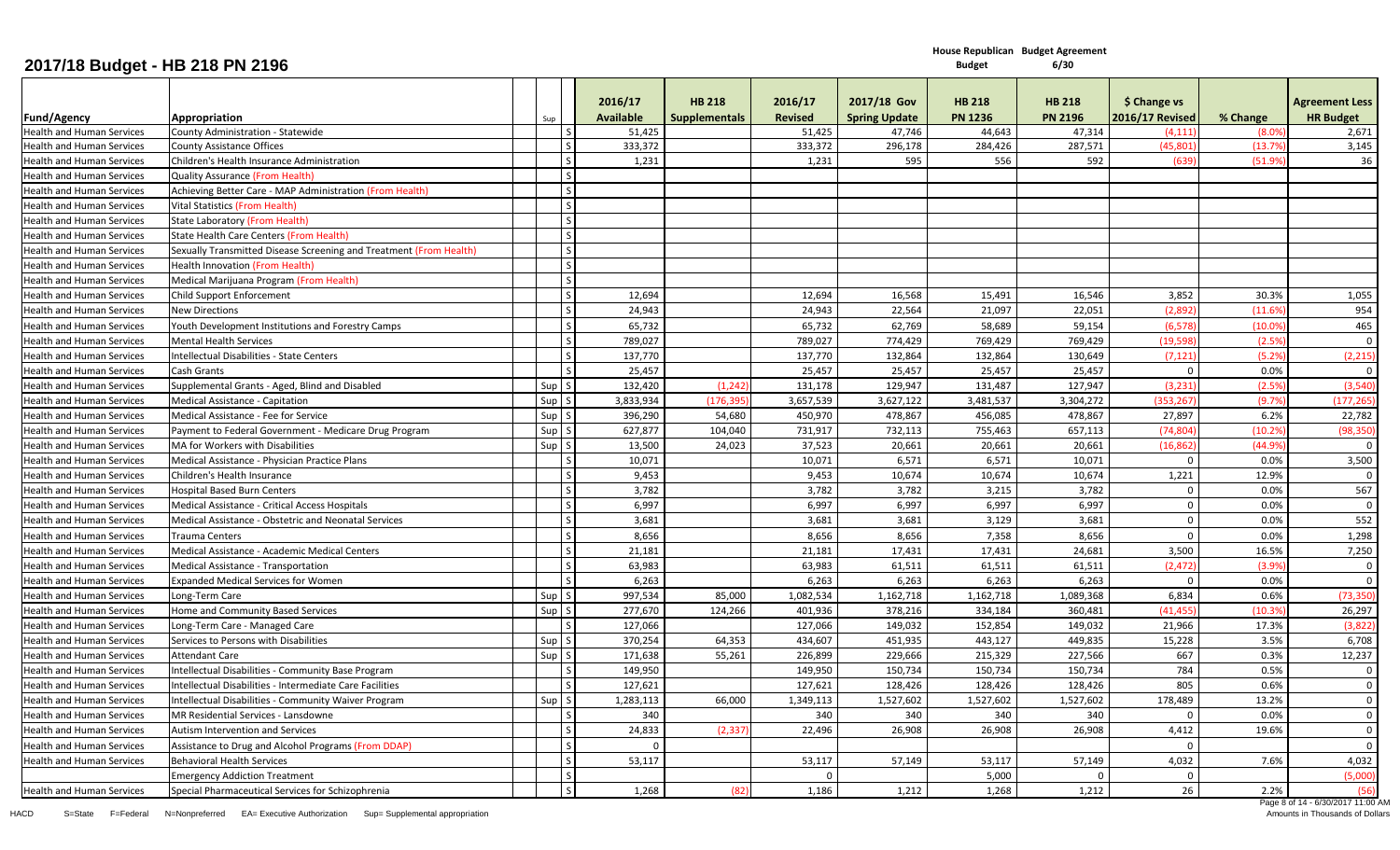|                                  |                                                                             |     | 2016/17          | <b>HB 218</b>        | 2016/17        | 2017/18 Gov          | <b>HB 218</b>  | <b>HB 218</b>  | \$ Change vs           |          | <b>Agreement Less</b>   |
|----------------------------------|-----------------------------------------------------------------------------|-----|------------------|----------------------|----------------|----------------------|----------------|----------------|------------------------|----------|-------------------------|
| <b>Fund/Agency</b>               | Appropriation                                                               | Sup | <b>Available</b> | <b>Supplementals</b> | <b>Revised</b> | <b>Spring Update</b> | <b>PN 1236</b> | <b>PN 2196</b> | <b>2016/17 Revised</b> | % Change | <b>HR Budget</b>        |
| <b>Health and Human Services</b> | County Child Welfare                                                        |     | 1,146,591        |                      | 1,146,591      | 1,190,876            | 1,190,876      | 1,180,876      | 34,285                 | 3.0%     | (10,000)                |
| <b>Health and Human Services</b> | <b>Community Based Family Centers</b>                                       |     | 3,258            |                      | 3,258          | 12,023               | 3,023          | 8,023          | 4,765                  | 146.3%   | 5,000                   |
| <b>Health and Human Services</b> | <b>Child Care Services</b>                                                  |     | 135,691          |                      | 135,691        | 170,691              | 120,502        | 155,691        | 20,000                 | 14.7%    | 35,189                  |
| <b>Health and Human Services</b> | <b>Child Care Assistance</b>                                                |     | 152,609          |                      | 152,609        | 152,609              | 139,885        | 139,885        | (12, 724)              | (8.3%    | $\mathbf 0$             |
| <b>Health and Human Services</b> | Nurse Family Partnership                                                    |     | 11,978           |                      | 11,978         | 12,213               | 10,381         | 11,978         | $\Omega$               | 0.0%     | 1,597                   |
| <b>Health and Human Services</b> | Early Intervention                                                          |     | 129,211          |                      | 129,211        | 136,545              | 136,545        | 136,545        | 7,334                  | 5.7%     | $\overline{0}$          |
| <b>Health and Human Services</b> | Domestic Violence                                                           |     | 17,357           |                      | 17,357         | 17,357               | 17,357         | 17,357         | $\Omega$               | 0.0%     | $\mathbf 0$             |
| <b>Health and Human Services</b> | Rape Crisis                                                                 |     | 9,928            |                      | 9,928          | 9,928                | 9,928          | 9,928          | $\overline{0}$         | 0.0%     | $\overline{0}$          |
| <b>Health and Human Services</b> | <b>Breast Cancer Screening</b>                                              |     | 1,723            |                      | 1,723          | 1,723                | 1,723          | 1,723          | $\mathbf 0$            | 0.0%     | $\overline{\mathbf{0}}$ |
| <b>Health and Human Services</b> | Human Services Development Fund                                             |     | 13,460           |                      | 13,460         | 13,460               | 11,441         | 13,460         | $\mathbf 0$            | 0.0%     | 2,019                   |
| <b>Health and Human Services</b> | <b>Legal Services</b>                                                       |     | 2,661            |                      | 2,661          | 2,661                | 2,661          | 2,661          | $\mathbf 0$            | 0.0%     | $\mathbf{0}$            |
| <b>Health and Human Services</b> | Homeless Assistance                                                         |     | 18,496           |                      | 18,496         | 18,496               | 15,722         | 18,496         | $\mathbf 0$            | 0.0%     | 2,774                   |
| <b>Health and Human Services</b> | AIDS Programs and Special Pharmaceutical Services (From Health)             |     |                  |                      |                |                      |                |                |                        |          |                         |
| <b>Health and Human Services</b> | Maternal and Child Health (From Health)                                     |     |                  |                      |                |                      |                |                |                        |          |                         |
| <b>Health and Human Services</b> | Newborn Screening (From Health)                                             |     |                  |                      |                |                      |                |                |                        |          |                         |
| <b>Health and Human Services</b> | Primary Health Care Practitioner (From Health)                              |     |                  |                      |                |                      |                |                |                        |          |                         |
| <b>Health and Human Services</b> | Community Based Health Care Subsidy (From Health)                           |     |                  |                      |                |                      |                |                |                        |          |                         |
| <b>Health and Human Services</b> | School District Health Services (From Health)                               |     |                  |                      |                |                      |                |                |                        |          |                         |
| <b>Health and Human Services</b> | Local Health Departments (From Health)                                      |     |                  |                      |                |                      |                |                |                        |          |                         |
| <b>Health and Human Services</b> | Local Health - Environmental (From Health)                                  |     |                  |                      |                |                      |                |                |                        |          |                         |
| <b>Health and Human Services</b> | Tuberculosis Screening and Treatment (From Health)                          |     |                  |                      |                |                      |                |                |                        |          |                         |
| <b>Health and Human Services</b> | Services for Children with Special Needs (From Health)                      |     |                  |                      |                |                      |                |                |                        |          |                         |
| <b>Health and Human Services</b> | <b>Renal Diaysis (From Health)</b>                                          |     |                  |                      |                |                      |                |                |                        |          |                         |
| <b>Health and Human Services</b> | Cancer Screening Services (From Health)                                     |     |                  |                      |                |                      |                |                |                        |          |                         |
| <b>Health and Human Services</b> | Sickle Cell (From Health)                                                   |     |                  |                      |                |                      |                |                |                        |          |                         |
| <b>Health and Human Services</b> | <b>Health Program Assistance</b>                                            |     |                  |                      |                | 5,162                | $\Omega$       | 5,000          | 5,000                  |          | 5,000                   |
| <b>Health and Human Services</b> | Diabetes Programs (From Health)                                             |     |                  |                      |                |                      |                |                |                        |          |                         |
| <b>Health and Human Services</b> | Regional Cancer Institutes (From Health)                                    |     |                  |                      |                |                      |                |                |                        |          |                         |
| <b>Health and Human Services</b> | Adult Cystic Fibrosis and Other Chronic Respiratory Illnesses (From Health) |     |                  |                      |                |                      |                |                |                        |          |                         |
| <b>Health and Human Services</b> | Cooley's Anemia (From Health)                                               |     |                  |                      |                |                      |                |                |                        |          |                         |
| <b>Health and Human Services</b> | Hemophilia (From Health)                                                    |     |                  |                      |                |                      |                |                |                        |          |                         |
| <b>Health and Human Services</b> | Lupus (From Health)                                                         |     |                  |                      |                |                      |                |                |                        |          |                         |
| <b>Health and Human Services</b> | Regional Poison Control Centers (From Health)                               |     |                  |                      |                |                      |                |                |                        |          |                         |
| <b>Health and Human Services</b> | Trauma Program Coordination (From Health)                                   |     |                  |                      |                |                      |                |                |                        |          |                         |
| <b>Health and Human Services</b> | <b>Epilepsy Support Services (From Health)</b>                              |     |                  |                      |                |                      |                |                |                        |          |                         |
| <b>Health and Human Services</b> | Bio-Technology Research (From Health)                                       |     |                  |                      |                |                      |                |                |                        |          |                         |
| <b>Health and Human Services</b> | Tourette Syndrome (From Health)                                             |     |                  |                      |                |                      |                |                |                        |          |                         |
| <b>Health and Human Services</b> | Amyotrophic Lateral Sclerosis Support Services (From Health)                |     |                  |                      |                |                      |                |                |                        |          |                         |
|                                  | <b>Blind and Visual Services</b>                                            |     |                  |                      | $\Omega$       |                      |                | 2,584          | 2,584                  |          | 2,584                   |
|                                  | <b>Health and Human Services - State Subtotal</b>                           |     | 11,982,401       | 397,567              | 12,379,968     | 12,702,558           | 12,371,022     | 12,132,799     | (247, 169)             | (2.0%    | (238, 223)              |
|                                  |                                                                             |     |                  | 397,567              |                |                      |                |                |                        |          |                         |
|                                  | Human Services, Health and DDAP State Tota                                  |     | 12,245,498       |                      | 12,643,065     | 12,891,973           | 12,556,209     | 12,364,654     | (278, 411)             | (2.2%    |                         |
|                                  |                                                                             |     | $\Omega$         |                      |                |                      |                |                |                        |          | $\Omega$                |
| Insurance                        | <b>General Government Operations</b>                                        |     |                  |                      | $\overline{0}$ | $\Omega$             | $\Omega$       |                | $\Omega$               |          |                         |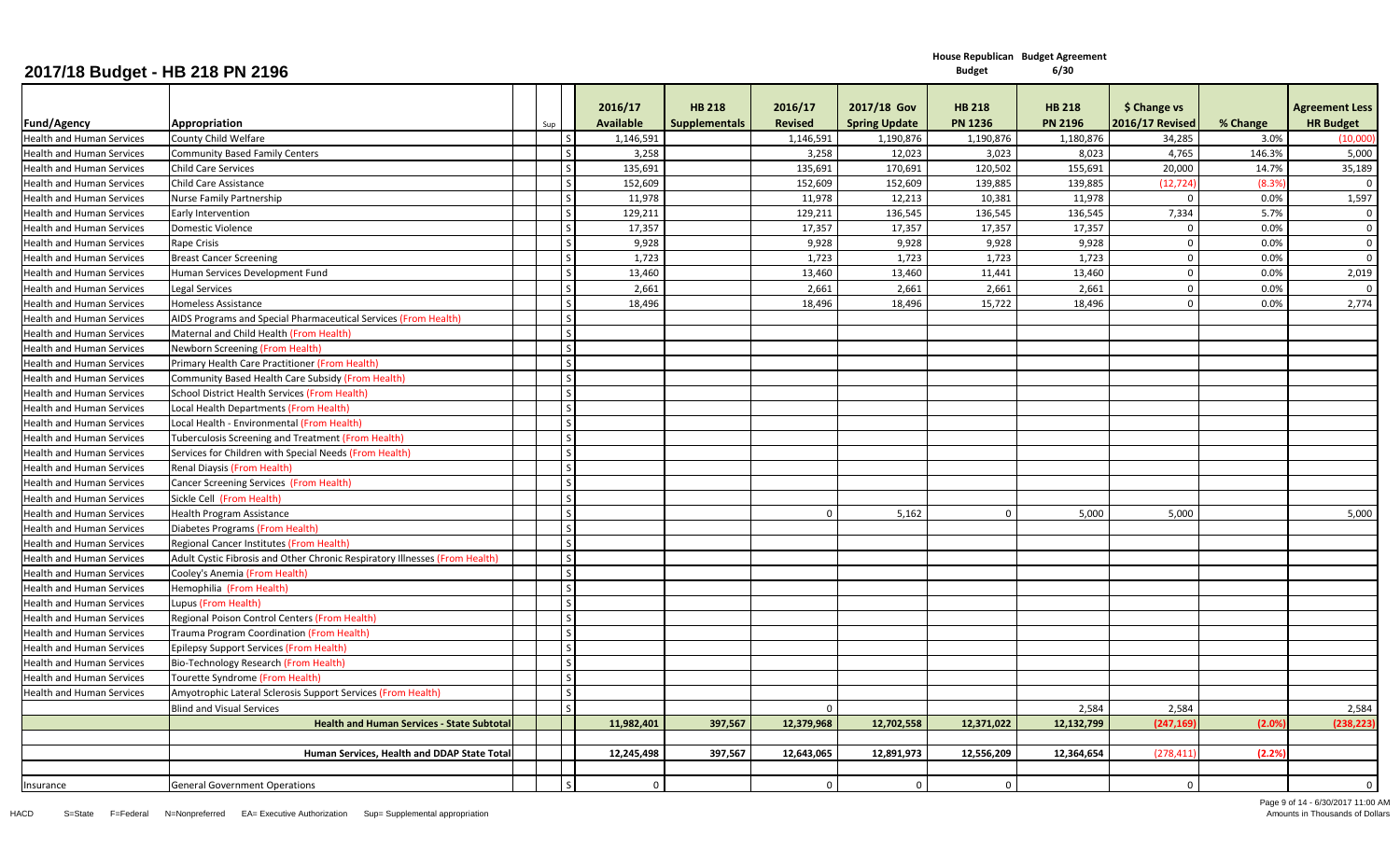**House Republican Budget Agreement**

**Budget 6/30**

|                               |                                                                              |    |     |                               | 2016/17          | <b>HB 218</b>        | 2016/17        | 2017/18 Gov          | <b>HB 218</b>  | <b>HB 218</b>  | \$ Change vs           |          | <b>Agreement Less</b> |
|-------------------------------|------------------------------------------------------------------------------|----|-----|-------------------------------|------------------|----------------------|----------------|----------------------|----------------|----------------|------------------------|----------|-----------------------|
| Fund/Agency                   | Appropriation                                                                |    | Sup |                               | <b>Available</b> | <b>Supplementals</b> | <b>Revised</b> | <b>Spring Update</b> | <b>PN 1236</b> | <b>PN 2196</b> | <b>2016/17 Revised</b> | % Change | <b>HR Budget</b>      |
| Insurance                     | Children's Health Insurance Administration                                   |    |     | $\overline{\mathsf{S}}$       | $\Omega$         |                      | $\mathbf 0$    | $\mathbf 0$          | $\overline{0}$ |                | $\mathbf 0$            |          | $\overline{0}$        |
| Insurance                     | Children's Health Insurance                                                  |    |     | $\mathsf{S}$                  | $\mathbf 0$      |                      | $\mathbf 0$    | $\mathbf{0}$         | $\mathbf 0$    |                | $\mathbf 0$            |          | $\overline{0}$        |
| Insurance                     | <b>USTIF Loan Payment</b>                                                    |    |     | $\mathcal{S}$                 | $\mathbf 0$      |                      | $\mathbf 0$    | 7,000                | $\mathbf 0$    | $\mathbf 0$    | $\mathbf 0$            |          | $\mathbf 0$           |
|                               | <b>Insurance - State Subtotal</b>                                            |    |     |                               | $\Omega$         | $\Omega$             | $\mathbf{0}$   | 7,000                | $\mathbf{0}$   | $\Omega$       | $\mathbf{0}$           |          | $\mathbf{0}$          |
|                               |                                                                              |    |     |                               |                  |                      |                |                      |                |                |                        |          |                       |
| Labor and Industry            | <b>General Government Operations</b>                                         |    |     |                               | 13,384           |                      | 13,384         | 13,789               | 12,893         | 13,053         | (331)                  | (2.5%    | 160                   |
| Labor and Industry            | Occupational and Industrial Safety                                           |    |     |                               | 12,358           |                      | 12,358         | 5,795                | 5,418          | 4,893          | (7, 465)               | (60.4%   | (525)                 |
| Labor and Industry            | <b>Occupational Disease Payments</b>                                         |    |     | $\overline{\mathsf{s}}$       | 498              |                      | 498            | 413                  | 413            | 413            | <b>185</b>             | (17.1%   | $\overline{0}$        |
| Labor and Industry            | Transfer to Vocational Rehabilitation Fund                                   |    |     | $\mathsf{S}$                  | 47,473           |                      | 47,473         | 47,478               | 47,478         | 44,889         | (2,584)                | (5.4%    | (2,589)               |
| Labor and Industry            | Supported Employment                                                         |    |     | $\overline{\phantom{a}}$      | 397              |                      | 397            | 397                  | 397            | 397            | $\mathbf 0$            | 0.0%     | $\overline{0}$        |
| Labor and Industry            | Centers for Independent Living                                               |    |     | $\overline{\mathsf{s}}$       | 1,912            |                      | 1,912          | 1,912                | 1,912          | 1,912          | $\mathbf{0}$           | 0.0%     | $\overline{0}$        |
| Labor and Industry            | <b>Workers' Compensation Payments</b>                                        |    |     | $\mathsf{S}$                  | 591              |                      | 591            | 480                  | 480            | 480            | (111)                  | (18.89)  | $\overline{0}$        |
| Labor and Industry            | Keystone Works                                                               |    |     | $\vert$ S                     | $\Omega$         |                      | $\mathbf 0$    | $\overline{0}$       | $\mathbf 0$    | $\mathbf 0$    | $\mathbf 0$            |          | $\mathbf 0$           |
| Labor and Industry            | Assistive Technology Financing                                               |    |     | $\vert$ S                     | 400              |                      | 400            | 400                  | 400            | 400            | $\mathbf 0$            | 0.0%     | $\mathbf 0$           |
| Labor and Industry            | Assistive Technology Demonstration and Training                              |    |     | S                             | 399              |                      | 399            | 399                  | 399            | 400            | 1                      | 0.3%     | 1                     |
| Labor and Industry            | New Choices / New Options                                                    |    |     | S                             | 500              |                      | 500            | 0                    | 0              | 500            | $\mathbf{0}$           | 0.0%     | 500                   |
| Labor and Industry            | Industry Partnerships (Moved to DCED in executive budget                     |    |     | $\vert$ S                     | 1,813            |                      | 1,813          | $\Omega$             | $\Omega$       | 1,813          | $\Omega$               | 0.0%     | 1,813                 |
|                               | Labor and Industry - State Subtota                                           |    |     |                               | 79,725           | $\Omega$             | 79,725         | 71,063               | 69,790         | 69,150         | (10, 575)              | (13.39)  | (640)                 |
|                               |                                                                              |    |     |                               |                  |                      |                |                      |                |                |                        |          |                       |
| Military and Veterans Affairs | General Government Operations (Including Facilities Management and Security) |    |     | S<br>$\mathsf{S}$             | 23,772           |                      | 23,772         | 23,694               | 22,154         | 23,441         | (331)                  | (1.4%    | 1,287                 |
| Military and Veterans Affairs | Armory Maintenance and Repair                                                |    |     |                               | 245              |                      | 245            | 160                  | 160            | 160            | (85)                   | (34.7%   | $\mathbf 0$           |
| Military and Veterans Affairs | Supplemental Life Insurance Premiums                                         |    |     | l s<br>$\mathsf{S}$           | 164              |                      | 164            | 164                  | 164            | 164            | $\mathbf 0$            | 0.0%     | $\mathbf 0$           |
| Military and Veterans Affairs | <b>Burial Detail Honor Guard</b>                                             |    |     |                               | 99               |                      | 99             | 99                   | 99             | 99             | $\mathbf 0$            | 0.0%     | $\overline{0}$        |
| Military and Veterans Affairs | American Battle Monuments                                                    |    |     | $\mathsf{S}$<br>$\mathcal{S}$ | 50               |                      | 50             | 50                   | 50             | 50             | $\Omega$               | 0.0%     | $\mathbf 0$           |
| Military and Veterans Affairs | <b>Special State Duty</b>                                                    |    |     |                               | 35               |                      | 35             | 35                   | 35             | 35             | $\Omega$               | 0.0%     | $\mathbf 0$           |
| Military and Veterans Affairs | <b>Veterans Homes</b>                                                        |    |     | <sub>S</sub>                  | 102,351          |                      | 102,351        | 102,852              | 100,302        | 99,576         | (2,775)                | (2.7%    | (726)                 |
|                               | Behavioral Health Support for Veterans                                       |    |     | $\mathsf{S}$                  |                  |                      | $\mathbf 0$    |                      |                | 750            | 750                    |          | 750                   |
| Military and Veterans Affairs | <b>Education of Veterans Children</b>                                        |    |     | l s                           | 101              |                      | 101            | 120                  | 101            | 120            | 19                     | 18.8%    | 19                    |
| Military and Veterans Affairs | Transfer to Educational Assistance Program Fund                              |    |     | $\mathsf{S}$                  | 12,500           |                      | 12,500         | 12,500               | 12,500         | 12,500         | $\mathbf 0$            | 0.0%     | $\overline{0}$        |
| Military and Veterans Affairs | Veterans Assistance                                                          |    |     | $\mathsf{S}$                  | $\Omega$         |                      | $\mathbf 0$    | $\Omega$             | $\Omega$       | $\mathbf 0$    | $\mathbf{0}$           |          | $\overline{0}$        |
| Military and Veterans Affairs | <b>Blind Veterans Pension</b>                                                |    |     | l s                           | 222              |                      | 222            | 222                  | 222            | 222            | $\mathbf 0$            | 0.0%     | $\mathbf 0$           |
| Military and Veterans Affairs | Paralyzed Veterans Pension                                                   |    |     |                               | 3,606            |                      | 3,606          | 3,714                | 3,714          | 3,714          | 108                    | 3.0%     | $\overline{0}$        |
| Military and Veterans Affairs | <b>National Guard Pension</b>                                                |    |     | $\overline{\mathsf{s}}$       | -5               |                      | - 5            | - 5                  | - 5            | -5             | $\mathbf 0$            | 0.0%     | $\overline{0}$        |
| Military and Veterans Affairs | Disabled American Veterans Transportation                                    |    |     | $\mathsf{S}$                  | 336              |                      | 336            | 336                  | 336            | 336            | $\Omega$               | 0.0%     | $\mathbf{0}$          |
| Military and Veterans Affairs | <b>Veterans Outreach Services</b>                                            |    |     |                               | 2,332            |                      | 2,332          | 2,832                | 2,332          | 2,332          | $\Omega$               | 0.0%     | $\overline{0}$        |
| Military and Veterans Affairs | Civil Air Patrol                                                             |    |     | $\overline{\mathsf{s}}$       | 100              |                      | 100            | $\Omega$             | 100            | 100            | $\Omega$               | 0.0%     | $\mathbf 0$           |
|                               | Military and Veterans Affairs - State Subtota                                |    |     |                               | 145,918          |                      | 145,918        | 146,783              | 142,274        | 143,604        | (2, 314)               | (1.6%    | 1,330                 |
|                               |                                                                              |    |     |                               |                  |                      |                |                      |                |                |                        |          |                       |
|                               |                                                                              |    |     |                               |                  |                      |                |                      |                |                |                        |          |                       |
| Revenue                       | General Government Operations + Enforcement                                  |    |     |                               | 132,965          |                      | 132,965        | 141,632              | 132,426        | 140,360        | 7,395                  | 5.6%     | 7,934                 |
| Revenue                       | Technology and Process Modernization                                         |    |     | l s                           | 6,500            |                      | 6,500          | 5,000                | 4,675          | 5,000          | (1,500)                | (23.1%   | 325                   |
| Revenue                       | Commissions - Inheritance & Realty Transfer Taxes                            | EA |     | $\mathsf{S}$                  | 8,646            |                      | 8,646          | 9,040                | 9,040          | 9,040          | 394                    | 4.6%     | $\overline{0}$        |
| Revenue                       | Distribution of Public Utility Realty Tax                                    |    |     | $\mathsf{S}$                  | 30,677           |                      | 30,677         | 30,576               | 30,576         | 30,576         | (101                   | (0.3%    | $\overline{0}$        |
|                               | <b>Revenue - State Subtotal</b>                                              |    |     |                               | 178,788          | $\Omega$             | 178,788        | 186,248              | 176,717        | 184,976        | 6,188                  | 3.5%     | 8,259                 |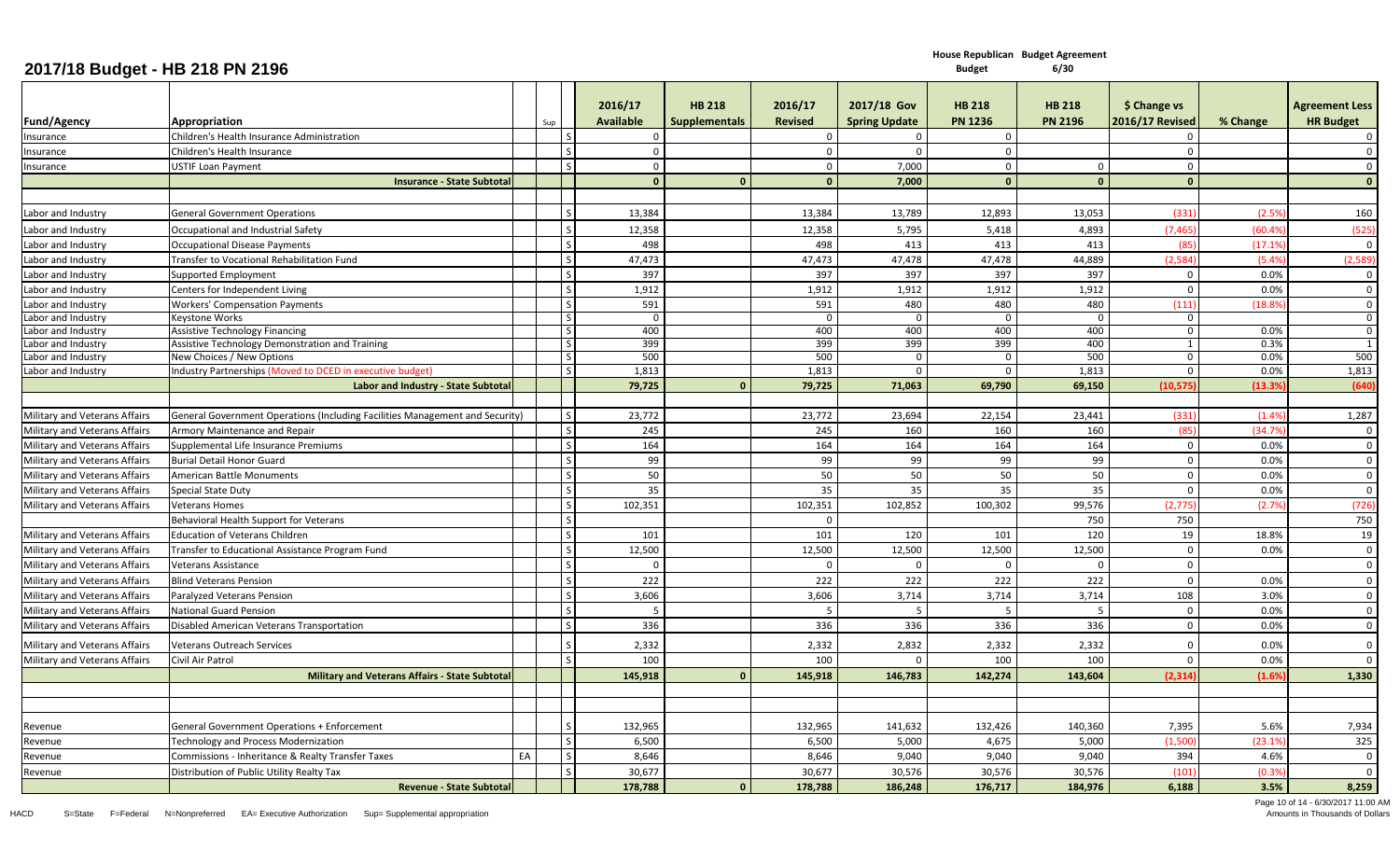|                                                            |                                                                                                           |    |               | 2016/17          | <b>HB 218</b>        | 2016/17        | 2017/18 Gov          | <b>HB 218</b>  | <b>HB 218</b>  | \$ Change vs           |          | <b>Agreement Less</b>   |
|------------------------------------------------------------|-----------------------------------------------------------------------------------------------------------|----|---------------|------------------|----------------------|----------------|----------------------|----------------|----------------|------------------------|----------|-------------------------|
| <b>Fund/Agency</b>                                         | Appropriation                                                                                             |    | Sup           | <b>Available</b> | <b>Supplementals</b> | <b>Revised</b> | <b>Spring Update</b> | <b>PN 1236</b> | <b>PN 2196</b> | <b>2016/17 Revised</b> | % Change | <b>HR Budget</b>        |
|                                                            |                                                                                                           |    |               |                  |                      |                |                      |                |                |                        |          |                         |
| State                                                      | <b>General Government Operations</b>                                                                      |    |               | 3,947            |                      | 3,947          | 3,717                | 3,475          | 3,694          | (253)                  | (6.4%    | 219                     |
| State                                                      | Statewide Uniform Registry of Electors                                                                    |    |               | 4,045            |                      | 4.045          | 4,107                | 3,840          | 4,107          | 62                     | 1.5%     | 267                     |
| State                                                      | Voter Registration                                                                                        |    |               | 395              |                      | 395            | 494                  | 293            | 486            | 91                     | 23.0%    | 193                     |
| State                                                      | <b>Publishing Constitutional Amendments</b>                                                               | EA |               | 2,700            |                      | 2,700          | 1,500                | 1,275          | 1,275          | (1, 425)               | (52.89   | $\overline{0}$          |
| State                                                      | Lobbying Disclosure                                                                                       |    |               | 264              |                      | 264            | 291                  | 272            | 288            | 24                     | 9.1%     | 16                      |
| State                                                      | Voting of Citizens in Military Service                                                                    |    |               | 20               |                      | 20             | 20                   | 20             | 20             | $\overline{0}$         | 0.0%     | $\mathbf 0$             |
| State                                                      | <b>Electoral College</b>                                                                                  |    |               | 10               |                      | 10             | $\Omega$             | $\mathbf{0}$   | $\Omega$       | (10)                   | (100.09) | $\overline{0}$          |
| State                                                      | <b>County Election Expenses</b>                                                                           | EA |               | 400              |                      | 400            | 400                  | 400            | 400            | $\Omega$               | 0.0%     | $\overline{0}$          |
|                                                            | <b>State - State Subtotal</b>                                                                             |    |               | 11,781           | $\mathbf{0}$         | 11,781         | 10,529               | 9,575          | 10,270         | (1,511)                | (12.89)  | 695                     |
| Transportation                                             | <b>Vehicle Sales Tax Collections</b>                                                                      |    |               | 977              |                      | 977            | 1,095                | 1,095          | 1,095          | 118                    | 12.1%    | $\overline{0}$          |
| Transportation                                             | <b>Voter Registration</b>                                                                                 |    |               | 529              |                      | 529            | 530                  | 530            | 530            | 1                      | 0.2%     | $\overline{0}$          |
| Transportation                                             | PennPORTS - Philadelphia Regional Port Authority Debt Service (Moved from DCED)                           |    |               | $\Omega$         |                      | $\Omega$       | $\Omega$             | $\Omega$       | $\Omega$       | $\overline{0}$         |          | $\overline{0}$          |
|                                                            | <b>Transporation - State Subtotal</b>                                                                     |    |               | 1,506            | - 0                  | 1,506          | 1,625                | 1,625          | 1,625          | 119                    | 7.9%     | $\overline{\mathbf{0}}$ |
|                                                            |                                                                                                           |    |               |                  |                      |                |                      |                |                |                        |          |                         |
|                                                            |                                                                                                           |    |               |                  |                      |                |                      |                |                |                        |          |                         |
| <b>State Police</b>                                        | <b>General Government Operations</b>                                                                      |    |               | 241,430          |                      | 241,430        | 216,247              | 216,247        | 229,637        | (11, 793)              | (4.9%    | 13,390                  |
| <b>State Police</b>                                        | Law Enforcement Information Technology                                                                    |    |               | 6,899            |                      | 6,899          | 6,899                | 6,451          | 6,899          | $\mathbf{0}$           | 0.0%     | 448                     |
| <b>State Police</b>                                        | Statewide Public Safety Radio System                                                                      |    |               | 6,004            |                      | 6,004          | 13,092               | 13,092         | 12,981         | 6,977                  | 116.2%   | (111)                   |
| <b>State Police</b>                                        | <b>Municipal Police Training</b>                                                                          |    |               | 1,744            |                      | 1,744          | 1,828                | 1,828          | 1,828          | 84                     | 4.8%     | $\mathbf 0$             |
| <b>State Police</b>                                        | Forensic Laboratory Support                                                                               |    |               |                  |                      | $\Omega$       | $\Omega$             | $\Omega$       | $\Omega$       | $\Omega$               |          | $\mathbf 0$             |
| <b>State Police</b>                                        | Automated Fingerprint Identification System                                                               |    |               | 861              |                      | 861            | 946                  | 885            | 885            | 24                     | 2.8%     | $\overline{0}$          |
| <b>State Police</b>                                        | Gun Checks (also funded from Restricted Account)                                                          |    |               | $\Omega$         |                      | $\Omega$       | 4,575                | 1,658          | $\Omega$       | $\mathbf{0}$           |          | (1.658)                 |
|                                                            | <b>State Police - State Subtotal</b>                                                                      |    |               | 256,938          | $\mathbf{0}$         | 256,938        | 243,587              | 240,161        | 252,230        | (4,708)                | (1.8%    | 12,069                  |
|                                                            |                                                                                                           |    |               |                  |                      |                |                      |                |                |                        |          |                         |
| Civil Service Commission                                   | <b>General Government Operations</b>                                                                      |    |               | $\overline{1}$   |                      | 1              | 1                    | 1              | $\overline{1}$ | $\mathbf 0$            | 0.0%     | $\overline{0}$          |
|                                                            | <b>Civil Service Commission - State Subtotal</b>                                                          |    |               |                  | $\Omega$             | $\mathbf{1}$   | $\mathbf{1}$         | $\mathbf{1}$   | $\overline{1}$ | $\mathbf{0}$           | 0.0%     | $\mathbf{0}$            |
|                                                            |                                                                                                           |    |               |                  |                      |                |                      |                |                |                        |          |                         |
|                                                            | Emergency Management and Ho General Government Operations - including Security and Emergency Preparedness |    |               | 10,936           |                      | 10,936         | 11,156               | 10,431         | 10,855         | (81)                   | (0.79)   | 424                     |
| <b>Emergency Management and Ho State Fire Commissioner</b> |                                                                                                           |    |               | 2,291            |                      | 2,291          | 2,474                | 2,313          | 2,456          | 165                    | 7.2%     | 143                     |
| Emergency Management and Ho Firefighters' Memorial Flag    |                                                                                                           |    |               | 10               |                      | 10             | 10                   | 10             | 10             | $\mathbf 0$            | 0.0%     | $\overline{0}$          |
|                                                            | Emergency Management and Ho Red Cross Extended Care Program                                               |    |               | 150              |                      | 150            | 150                  | $\mathbf 0$    | 150            | $\overline{0}$         | 0.0%     | 150                     |
| <b>Emergency Management and Ho Search and Rescue</b>       |                                                                                                           |    |               | 250              |                      | 250            | $\mathbf 0$          | $\overline{0}$ | 250            | $\overline{0}$         | 0.0%     | 250                     |
|                                                            | Emergency Management and Ho Local Municipal Emergency Relief (moved to DCED)                              |    |               | $\Omega$         |                      | $\mathbf 0$    | $\Omega$             | $\mathbf 0$    | $\Omega$       | $\Omega$               |          | $\overline{0}$          |
|                                                            | Emergency Management and Ho Emergency Management Assistance Compact                                       |    | $\mathcal{S}$ | $\overline{0}$   |                      | $\mathbf 0$    | $\Omega$             | $\mathbf 0$    | $\mathbf{0}$   | $\mathbf{0}$           |          | $\overline{0}$          |
| <b>Emergency Management and Ho Disaster Relief</b>         |                                                                                                           |    |               | 6,293            |                      | 6,293          | 5,200                | 500            | 2,200          | (4.093)                | (65.0%   | 1,700                   |
|                                                            | <b>Emergency Management and Homeland Security - State Subtotal</b>                                        |    |               | 19,930           | $\mathbf{0}$         | 19,930         | 18,990               | 13,254         | 15,921         | (4,009)                | (20.1%   | 2,667                   |
|                                                            |                                                                                                           |    |               |                  |                      |                |                      |                |                |                        |          |                         |
|                                                            | Historical and Museum Commissi General Government Operations                                              |    |               | 19,927           |                      | 19,927         | 19,631               | 18,355         | 18,821         | (1, 106)               | (5.69)   | 466                     |
| <b>Historical and Museum Commiss</b>                       | Cultural and Historical Support                                                                           |    |               | 2,000            |                      | 2,000          |                      |                | 2,000          | $\Omega$               | 0.0%     | 2,000                   |
|                                                            | <b>Historical and Museum Commission - State Subtotal</b>                                                  |    |               | 21,927           | $\mathbf{0}$         | 21,927         | 19,631               | 18,355         | 20,821         | (1, 106)               | (5.0%    | 2,466                   |
|                                                            |                                                                                                           |    |               |                  |                      |                |                      |                |                |                        |          |                         |
|                                                            | Infrastructure Investment Authority - State Subtotal                                                      |    |               | $\Omega$         | $\Omega$             | $\mathbf{0}$   | $\mathbf{0}$         | $\mathbf{0}$   | $\mathbf{0}$   | $\mathbf{0}$           |          | $\overline{\mathbf{0}}$ |
|                                                            |                                                                                                           |    |               |                  |                      |                |                      |                |                |                        |          |                         |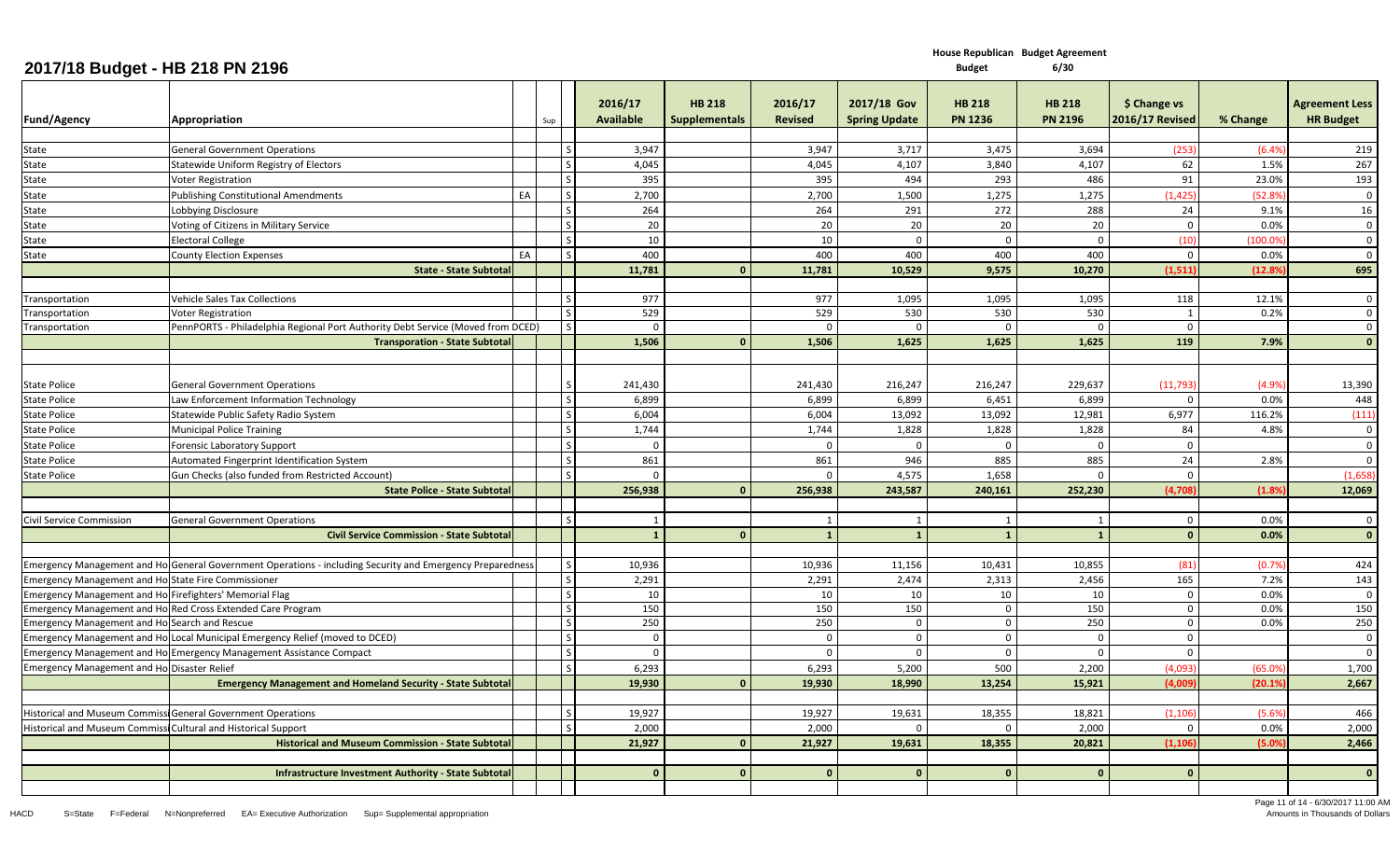| <b>Fund/Agency</b>             | Appropriation                                                            | Sup | 2016/17<br><b>Available</b> | <b>HB 218</b><br><b>Supplementals</b> | 2016/17<br><b>Revised</b> | 2017/18 Gov<br><b>Spring Update</b> | <b>HB 218</b><br><b>PN 1236</b> | <b>HB 218</b><br><b>PN 2196</b> | \$ Change vs<br><b>2016/17 Revised</b> | % Change | <b>Agreement Less</b><br><b>HR Budget</b> |
|--------------------------------|--------------------------------------------------------------------------|-----|-----------------------------|---------------------------------------|---------------------------|-------------------------------------|---------------------------------|---------------------------------|----------------------------------------|----------|-------------------------------------------|
|                                | State Environmental Hearing Boa General Government Operations            |     | 2,490                       |                                       | 2,490                     | 2,359                               | 2,206                           | 2,354                           | (136)                                  | (5.5%    | 148                                       |
|                                | <b>State Environmental Hearing Board - State Subtotal</b>                |     | 2,490                       | $\Omega$                              | 2,490                     | 2,359                               | 2,206                           | 2,354                           | (136)                                  | (5.5%    | 148                                       |
|                                |                                                                          |     |                             |                                       |                           |                                     |                                 |                                 |                                        |          |                                           |
| eHealth Partnership Authority  | Transfer to PA eHealth Partnership Authority                             |     | $\mathbf 0$                 |                                       | $\mathbf 0$               | $\mathbf 0$                         | $\mathbf 0$                     | $\Omega$                        | $\mathbf 0$                            |          | $\mathbf 0$                               |
|                                | eHealth Partnership Authority - State Subtotal                           |     | $\mathbf{0}$                | $\mathbf{0}$                          | $\mathbf{0}$              | $\Omega$                            | $\mathbf{0}$                    | $\Omega$                        | $\mathbf{0}$                           |          | $\mathbf{0}$                              |
|                                |                                                                          |     |                             |                                       |                           |                                     |                                 |                                 |                                        |          |                                           |
| PHC4                           | Health Care Cost Containment Council (Moved from Gov't Support Agencies) |     | 2,710                       |                                       | 2,710                     | 4,762                               | 3,452                           | 2,752                           | 42                                     | 1.5%     | (700)                                     |
|                                | <b>Health Care Cost Containment Council - State Subtotal</b>             |     | 2,710                       | $\Omega$                              | 2,710                     | 4,762                               | 3,452                           | 2,752                           | 42                                     | 1.5%     | (700)                                     |
|                                |                                                                          |     |                             |                                       |                           |                                     |                                 |                                 |                                        |          |                                           |
| <b>State Ethics Commission</b> | <b>General Government Operations</b>                                     |     | 2,433                       |                                       | 2,433                     | 2,591                               | 2,433                           | 2,645                           | 212                                    | 8.7%     | 212                                       |
|                                | <b>State Ethics Commission - State Subtotal</b>                          |     | 2,433                       | $\mathbf{0}$                          | 2,433                     | 2,591                               | 2,433                           | 2,645                           | 212                                    | 8.7%     | 212                                       |
|                                |                                                                          |     |                             |                                       |                           |                                     |                                 |                                 |                                        |          |                                           |
|                                |                                                                          |     |                             |                                       |                           |                                     |                                 |                                 |                                        |          |                                           |
|                                |                                                                          |     |                             |                                       |                           |                                     |                                 |                                 |                                        |          |                                           |
| <b>Supreme Court</b>           | Salaries & Expenses                                                      |     | 17,150                      |                                       | 17,150                    | 17,150                              | 16,035                          | 17,150                          | $\mathbf 0$                            | 0.0%     | 1,115                                     |
| <b>Supreme Court</b>           | <b>Justices Expenses</b>                                                 |     | 118                         |                                       | 118                       | 118                                 | 110                             | 118                             | $\mathbf 0$                            | 0.0%     | 8                                         |
| <b>Supreme Court</b>           | <b>Judicial Center Operations</b>                                        |     | 814                         |                                       | 814                       | 814                                 | 761                             | 814                             | $\pmb{0}$                              | 0.0%     | 53                                        |
| <b>Supreme Court</b>           | <b>Judicial Council</b>                                                  |     | 141                         |                                       | 141                       | 141                                 | 132                             | 141                             | $\mathbf 0$                            | 0.0%     | 9                                         |
| <b>Supreme Court</b>           | <b>District Court Administrators</b>                                     |     | 19,657                      |                                       | 19,657                    | 19,657                              | 18,379                          | 19,657                          | $\pmb{0}$                              | 0.0%     | 1,278                                     |
| <b>Supreme Court</b>           | Interbranch Commission                                                   |     | 350                         |                                       | 350                       | 350                                 | 327                             | 350                             | $\mathbf 0$                            | 0.0%     | 23                                        |
| <b>Supreme Court</b>           | <b>Court Management Education</b>                                        |     | 73                          |                                       | 73                        | 73                                  | 68                              | 73                              | $\mathbf 0$                            | 0.0%     | $5\phantom{.0}$                           |
| <b>Supreme Court</b>           | <b>Rules Committees</b>                                                  |     | 1,595                       |                                       | 1,595                     | 1,595                               | 1,491                           | 1,595                           | $\mathbf 0$                            | 0.0%     | 104                                       |
| <b>Supreme Court</b>           | Court Administrator                                                      |     | 11,577                      |                                       | 11,577                    | 11,577                              | 10,824                          | 11,577                          | $\mathbf 0$                            | 0.0%     | 753                                       |
| <b>Supreme Court</b>           | <b>Integrated Criminal Justice System</b>                                |     | 2,372                       |                                       | 2,372                     | 2,372                               | 2,218                           | 2,372                           | $\mathbf 0$                            | 0.0%     | 154                                       |
| Supreme Court                  | Unified Judicial System Security                                         |     | 2,002                       |                                       | 2,002                     | 2,002                               | 1,872                           | 2,002                           | $\mathbf 0$                            | 0.0%     | 130                                       |
| Supreme Court                  | Office of Elder Justice in the Courts                                    |     | 496                         |                                       | 496                       | 496                                 | 464                             | 496                             | $\mathbf 0$                            | 0.0%     | 32                                        |
|                                | <b>Supreme Court - State Subtotal</b>                                    |     | 56,345                      | $\Omega$                              | 56,345                    | 56,345                              | 52,681                          | 56,345                          | $\mathbf{0}$                           | 0.0%     | 3,664                                     |
|                                |                                                                          |     |                             |                                       |                           |                                     |                                 |                                 |                                        |          |                                           |
| <b>Superior Court</b>          | Salaries & Expenses                                                      |     | 32,377                      |                                       | 32,377                    | 32,377                              | 30,272                          | 32,377                          | $\mathbf 0$                            | 0.0%     | 2,105                                     |
| <b>Superior Court</b>          | <b>Judges Expenses</b>                                                   |     | 183                         |                                       | 183                       | 183                                 | 171                             | 183                             | $\mathbf 0$                            | 0.0%     | 12                                        |
|                                | <b>Superior Court - State Subtotal</b>                                   |     | 32,560                      |                                       | 32,560                    | 32,560                              | 30,443                          | 32,560                          | $\mathbf{0}$                           | 0.0%     | 2,117                                     |
|                                |                                                                          |     |                             |                                       |                           |                                     |                                 |                                 |                                        |          |                                           |
| <b>Commonwealth Court</b>      | Salaries & Expenses                                                      |     | 21,192                      |                                       | 21,192                    | 21,192                              | 19,815                          | 21,192                          | $\mathbf 0$                            | 0.0%     | 1,377                                     |
| Commonwealth Court             | <b>Judges Expenses</b>                                                   |     | 132                         |                                       | 132                       | 132                                 | 123                             | 132                             | $\mathbf 0$                            | 0.0%     | 9                                         |
|                                | <b>Commonwealth Court - State Subtotal</b>                               |     | 21,324                      | $\mathbf{0}$                          | 21,324                    | 21,324                              | 19,938                          | 21,324                          | $\mathbf{0}$                           | 0.0%     | 1,386                                     |
|                                |                                                                          |     |                             |                                       |                           |                                     |                                 |                                 |                                        |          |                                           |
| <b>Courts of Common Pleas</b>  | Salaries & Expenses                                                      |     | 117,739                     |                                       | 117,739                   | 117,739                             | 110,086                         | 117,739                         | $\mathbf 0$                            | 0.0%     | 7,653                                     |
| <b>Courts of Common Pleas</b>  | Senior Judge Reimbursement                                               |     | 4,004                       |                                       | 4,004                     | 4,004                               | $\mathbf 0$                     | 4,004                           | $\mathbf 0$                            | 0.0%     | 4,004                                     |
| Courts of Common Pleas         | <b>Judicial Education</b>                                                |     | 1,247                       |                                       | 1,247                     | 1,247                               | 1,166                           | 1,247                           | $\mathbf 0$                            | 0.0%     | 81                                        |
| <b>Courts of Common Pleas</b>  | <b>Ethics Committee</b>                                                  |     | 62                          |                                       | 62                        | 62                                  | 58                              | 62                              | $\mathbf 0$                            | 0.0%     | $\overline{4}$                            |
| <b>Courts of Common Pleas</b>  | Problem Solving Courts                                                   |     | 1,103                       |                                       | 1,103                     | 1,103                               | 1,186                           | 1,103                           | $\mathbf 0$<br>$\mathbf{0}$            | 0.0%     | (83)                                      |
|                                | <b>Court of Common Pleas - State Subtotal</b>                            |     | 124,155                     |                                       | 124,155                   | 124,155                             | 112,496                         | 124,155                         |                                        | 0.0%     | 11,659                                    |
|                                |                                                                          |     | 82,802                      |                                       | 82,802                    | 82,802                              | 77,420                          | 82,802                          | $\Omega$                               | 0.0%     | 5,382                                     |
| <b>Community Courts - MDJs</b> | Salaries & Expenses                                                      |     |                             |                                       |                           |                                     |                                 |                                 |                                        |          |                                           |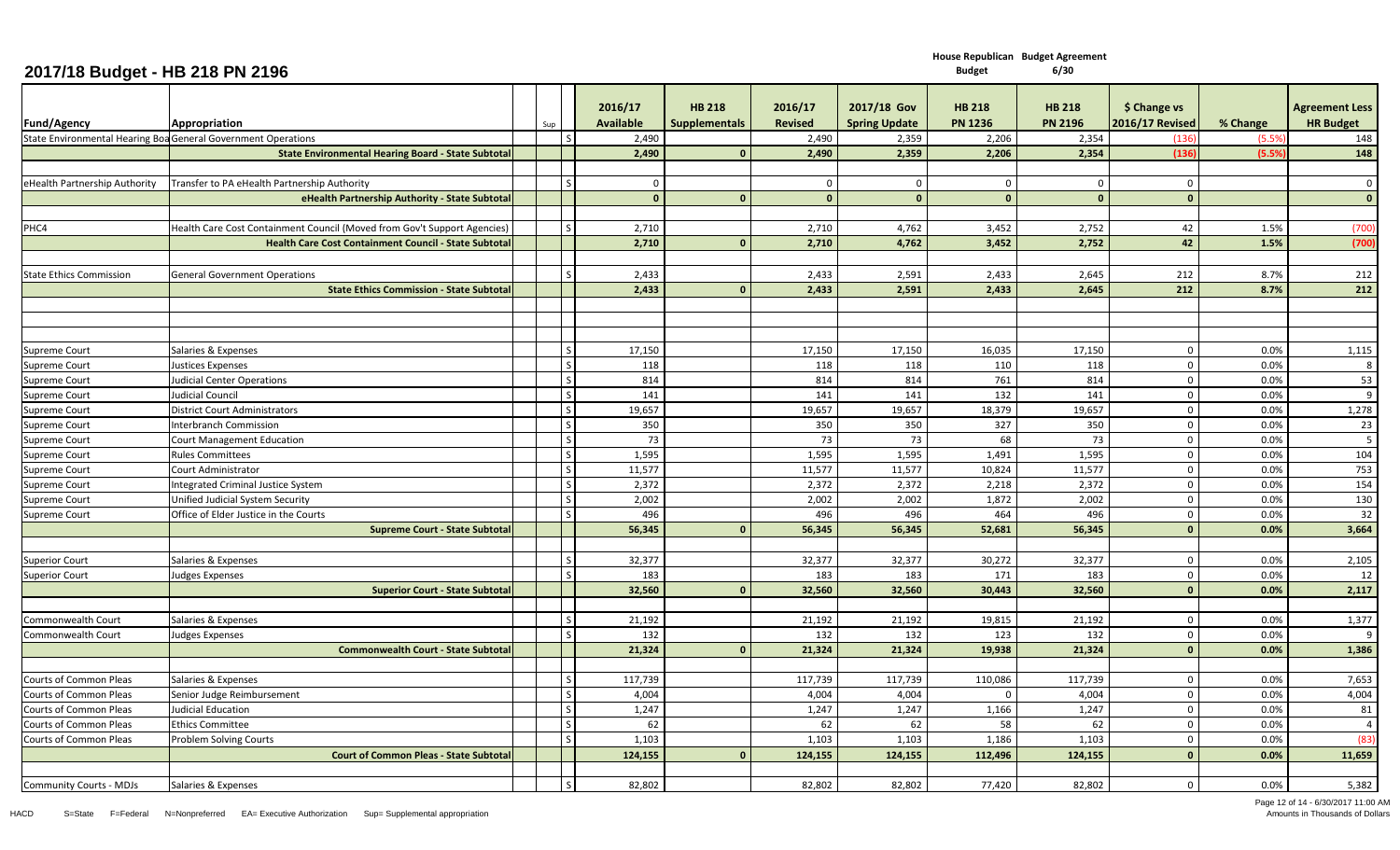**House Republican Budget Agreement Budget 6/30**

## **2017/18 Budget - HB 218 PN 2196**

|                                                             |                                                                                |                         | 2016/17          | <b>HB 218</b>        | 2016/17        | 2017/18 Gov          | <b>HB 218</b>  | <b>HB 218</b>  | \$ Change vs           |          | <b>Agreement Less</b>   |
|-------------------------------------------------------------|--------------------------------------------------------------------------------|-------------------------|------------------|----------------------|----------------|----------------------|----------------|----------------|------------------------|----------|-------------------------|
| Fund/Agency                                                 | Appropriation                                                                  | Sup                     | <b>Available</b> | <b>Supplementals</b> | <b>Revised</b> | <b>Spring Update</b> | <b>PN 1236</b> | <b>PN 2196</b> | <b>2016/17 Revised</b> | % Change | <b>HR Budget</b>        |
| <b>Community Courts - MDJs</b>                              | Magisterial District Judge Education                                           | l s                     | 744              |                      | 744            | 744                  | 696            | 744            | $\mathbf{0}$           | 0.0%     | 48                      |
|                                                             | <b>Community Courts - Magisterial District Judges - State Subtota</b>          |                         | 83,546           | $\mathbf{0}$         | 83,546         | 83,546               | 78,116         | 83,546         | $\mathbf{0}$           | 0.0%     | 5,430                   |
|                                                             |                                                                                |                         |                  |                      |                |                      |                |                |                        |          |                         |
| Philadelphia Courts                                         | <b>Municipal Court</b>                                                         | l s                     | 7,794            |                      | 7,794          | 7,794                | 7,287          | 7,794          | $\overline{0}$         | 0.0%     | 507                     |
|                                                             | Philadelphia Courts - State Subtotal                                           |                         | 7,794            | $\Omega$             | 7,794          | 7,794                | 7,287          | 7,794          | $\mathbf{0}$           | 0.0%     | 507                     |
|                                                             |                                                                                |                         |                  |                      |                |                      |                |                |                        |          |                         |
| udicial Conduct Board                                       | Salaries & Expenses                                                            | l s                     | 2,182            |                      | 2,182          | 2,182                | 2,040          | 2,182          | $\overline{0}$         | 0.0%     | 142                     |
|                                                             | <b>Judicial Conduct Board - State Subtota</b>                                  |                         | 2,182            | $\mathbf{0}$         | 2,182          | 2,182                | 2,040          | 2,182          | $\mathbf{0}$           | 0.0%     | 142                     |
|                                                             |                                                                                |                         |                  |                      |                |                      |                |                |                        |          |                         |
| Court Of Judicial Discipline                                | Salaries & Expenses                                                            | l s                     | 468              |                      | 468            | 468                  | 438            | 468            | $\overline{0}$         | 0.0%     |                         |
|                                                             | <b>Court of Judicial Dicipline - State Subtota</b>                             |                         | 468              | $\Omega$             | 468            | 468                  | 438            | 468            | $\mathbf{0}$           | 0.0%     | $\overline{\mathbf{0}}$ |
|                                                             |                                                                                | l s                     | 1,118            |                      | 1,118          | 1,118                | 950            | 1,118          | $\mathbf{0}$           | 0.0%     |                         |
| <b>Other Courts</b><br><b>Other Courts</b>                  | Juror Cost Reimbursement<br><b>County Court Reimbursement</b>                  | l s                     | 23,136           |                      | 23,136         | 23,136               | 19,666         | 23,136         | $\mathbf{0}$           | 0.0%     | 168<br>3,470            |
| <b>Other Courts</b>                                         | Senior Judge Operational Support Grants                                        | $\overline{\mathsf{s}}$ | 1,375            |                      | 1,375          | 1,375                | $\mathbf 0$    | 1,375          | $\overline{0}$         | 0.0%     | 1,375                   |
|                                                             | Court Interpreter County Grant                                                 | l s                     | 1,500            |                      | 1,500          | 1,500                | $\Omega$       | 1,500          | $\overline{0}$         | 0.0%     | 1,500                   |
|                                                             | <b>Other Courts - State Subtota</b>                                            |                         | 27,129           | $\Omega$             | 27,129         | 27,129               | 20,616         | 27,129         | $\mathbf{0}$           | 0.0%     | 6,513                   |
|                                                             |                                                                                |                         |                  |                      |                |                      |                |                |                        |          |                         |
| <b>Total Judiciary (State)</b>                              |                                                                                |                         | 355,503          | $\mathbf{0}$         | 355,503        | 355,503              | 324,055        | 355,503        | $\mathbf{0}$           | 0.0%     | 31,418                  |
|                                                             |                                                                                |                         |                  |                      |                |                      |                |                |                        |          |                         |
| Senate                                                      | <b>Fifty Senators</b>                                                          |                         | 7,586            |                      | 7,586          | 7,586                | 7,093          | 8,156          | 570                    | 7.5%     | 1,063                   |
| Senate                                                      | Senate President - Personnel Expenses                                          | l s                     | 307              |                      | 307            | 317                  | 296            | 343            | 36                     | 11.7%    | 47                      |
| Senate                                                      | <b>Employees of Chief Clerk</b>                                                | l s                     | 2,682            |                      | 2,682          | 2,682                | 2,508          | 2,847          | 165                    | 6.2%     | 339                     |
| Senate                                                      | Salaried Officers and Employees                                                | l s                     | 11,860           |                      | 11,860         | 12,360               | 11,557         | 12,873         | 1,013                  | 8.5%     | 1,316                   |
| Senate                                                      | Incidental Expenses                                                            | l s                     | 3,026            |                      | 3,026          | 3,026                | 2,829          | 3,105          | 79                     | 2.6%     | 276                     |
| Senate                                                      | Expenses - Senators                                                            | l s                     | 1,308            |                      | 1,308          | 1,308                | 1,223          | 1,341          | 33                     | 2.5%     | 118                     |
| Senate                                                      | Legislative Printing and Expenses                                              | l s                     | 7,093            |                      | 7,093          | 7,093                | 6,632          | 7,200          | 107                    | 1.5%     | 568                     |
| Senate                                                      | Committee on Appropriations (R) and (D)                                        | l s                     | 2,637            |                      | 2,637          | 2,637                | 2,466          | 2,790          | 153                    | 5.8%     | 324                     |
| Senate                                                      | Caucus Operations (R) and (D)                                                  | l s                     | 70,063           |                      | 70,063         | 70,063               | 65,509         | 74,961         | 4,898                  | 7.0%     | 9,452                   |
|                                                             | Senate - State Subtota                                                         |                         | 106,562          | $\Omega$             | 106,562        | 107,072              | 100,113        | 113,616        | 7,054                  | 6.6%     | 13,503                  |
|                                                             |                                                                                | l s                     | 25,861           |                      | 25,861         | 25,861               | 24,180         | 28,493         | 2,632                  | 10.2%    | 4,313                   |
| <b>House of Representatives</b><br>House of Representatives | Members' Salaries, Speaker's Extra Compensation<br>Caucus Operations (R and D) | l s                     | 118,375          |                      | 118,375        | 118,375              | 114,014        | 121,375        | 3,000                  | 2.5%     | 7,361                   |
| House of Representatives                                    | Speaker's Office                                                               | l s                     | 1,810            |                      | 1,810          | 1,810                | 1,692          | 1,810          | $\mathbf 0$            | 0.0%     | 118                     |
| House of Representatives                                    | Bi-Partisan Committee, Chief Clerk, Comptroller & EMS                          | l s                     | 14,834           |                      | 14,834         | 14,834               | 13,870         | 14,834         | $\overline{0}$         | 0.0%     | 964                     |
| House of Representatives                                    | Mileage - Representatives, Officers and Employees                              | l s                     | 372              |                      | 372            | 372                  | $\Omega$       | 372            | $\Omega$               | 0.0%     | 372                     |
| House of Representatives                                    | Chief Clerk and Legislative Journal                                            | l s                     | 2,793            |                      | 2,793          | 2,793                | 2,611          | 4,993          | 2,200                  | 78.8%    | 2,382                   |
| House of Representatives                                    | Contingent Expenses (R) and (D)                                                | l s                     | 709              |                      | 709            | 709                  | 663            | 709            | $\overline{0}$         | 0.0%     | 46                      |
| House of Representatives                                    | <b>Incidental Expenses</b>                                                     | l s                     | 5,069            |                      | 5,069          | 5,069                | 4,740          | 5,069          | $\mathbf{0}$           | 0.0%     | 329                     |
| House of Representatives                                    | Expenses - Representatives                                                     | l s                     | 4,251            |                      | 4,251          | 4,251                | 3,975          | 4,251          | $\overline{0}$         | 0.0%     | 276                     |
| <b>House of Representatives</b>                             | Legislative Printing and Expenses                                              | l s                     | 10,674           |                      | 10,674         | 10,674               | 9,980          | 10,674         | $\overline{0}$         | 0.0%     | 694                     |
| <b>House of Representatives</b>                             | National Legislative Conference - Expenses                                     | l s                     | 511              |                      | 511            | 511                  | $\Omega$       | 511            | $\overline{0}$         | 0.0%     | 511                     |
| <b>House of Representatives</b>                             | Committee on Appropriations (R)                                                | l s                     | 3,223            |                      | 3,223          | 3,223                | 3,014          | 3,223          | $\overline{0}$         | 0.0%     | 209                     |
| <b>House of Representatives</b>                             | Committee on Appropriations (D)                                                | l s                     | 3,223            |                      | 3,223          | 5,855                | 3,014          | 3,223          | $\mathbf{0}$           | 0.0%     | 209                     |
| <b>House of Representatives</b>                             | Special Leadership Account (R)                                                 | l s                     | 6,045            |                      | 6,045          | 6,045                | 5,652          | 6,045          | $\overline{0}$         | 0.0%     | 393                     |